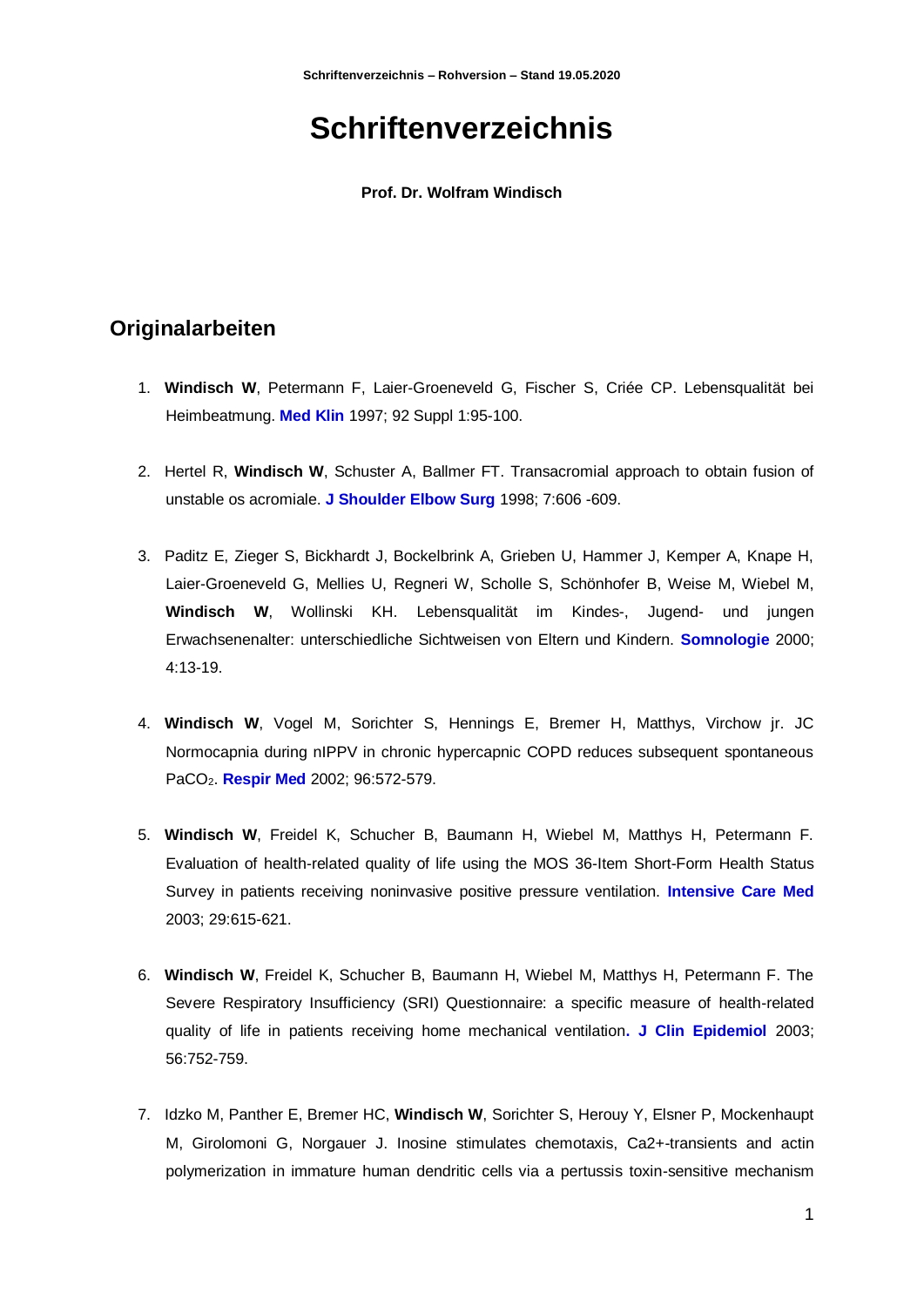independent of adenosine receptors. **J Cell Physiol** 2004; 199:149-156.

- 8. Schaeffner ES, **Windisch W**, Freidel K, Breitenfeldt K, Winkelmayer WC. Knowledge and attitude regarding organ donation among medical students and physicians. **Transplantation**  2004; 77:1714-1718.
- 9. **Windisch W**, Hennings E, Sorichter S, Hamm H, Criée CP. Peak or plateau maximal inspiratory mouth pressure: which is best? **Eur Respir J** 2004; 23:708-713.
- 10. **Windisch W**, Storre JH, Sorichter S, Virchow jr JC. Comparison of volume- and pressurelimited NPPV at night: a prospective randomized cross-over trial. **Respir Med** 2005; 99:52-59.
- 11. **Windisch W**, Kabitz A, Sorichter S. Influence of different trigger techniques on twitch mouth pressure during bilateral anterior magnetic phrenic nerve stimulation. **Chest** 2005; 128:190- 195.
- 12. **Windisch W**, Kostić S, Dreher M, Virchow jr JC, Sorichter S. Outcome of patients with stable COPD receiving controlled NPPV aimed at maximal reduction of PaCO2. **Chest** 2005; 128:657-663.
- 13. Euteneuer S, **Windisch W**, Suchi S, Köhler D, Jones PW, Schönhofer B. Health-related quality of life in patients with chronic respiratory failure after long-term mechanical ventilation. **Respir Med** 2006; 100:477-486.
- 14. **Windisch W**, Dreher M, Storre JH, Sorichter S. Nocturnal non-invasive positive pressure ventilation: Physiological effect on spontaneous breathing. **Respir Physiol Neurobiol** 2006; 150:251-260.
- 15. **Windisch W**, Buchholt A, Stahl C, Sorichter S, Guttmann J. Flow-dependent resistance of nasal masks used for non-invasive positive pressure ventilation (NPPV). **Respirology** 2006; 11:471-476.
- 16. Budweiser S, Moertl M, Heinemann F, Schilhabel G, Brückner U, **Windisch W**, Suchy R, Pfeifer M. Respiratory muscle training in patients with restrictive thoracic diseases: a randomized controlled trial. **Arch Phys Med Rehabil** 2006; 87:1559-1565.
- 17. Storre JH, Seuthe B, Fiechter R, Milioglou S, Dreher M, Sorichter S, **Windisch W**. Average volume assured pressure support in obesity hypoventilation: A randomized cross-over trial.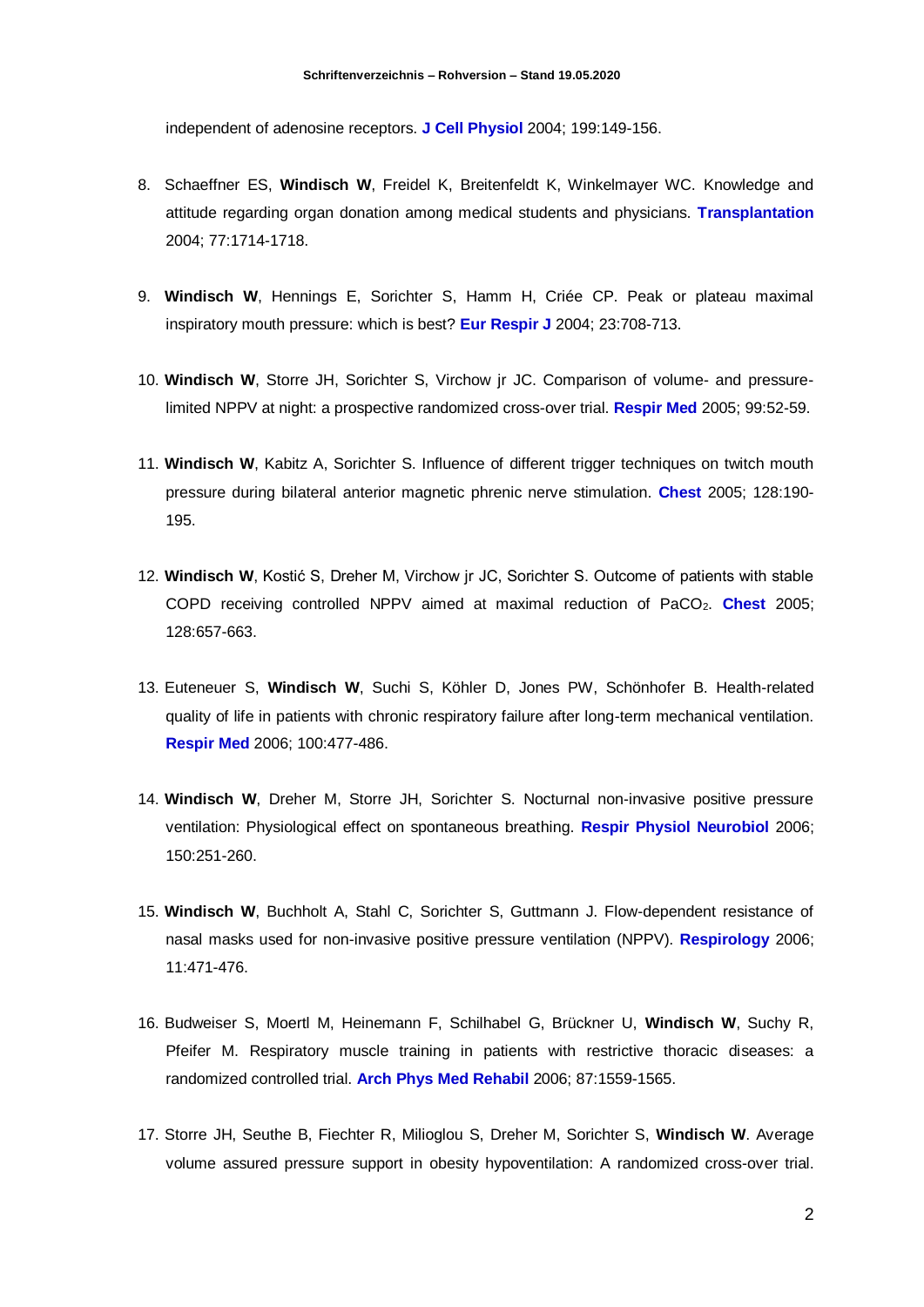**Chest** 2006; 130:815-821.

- 18. Kabitz HJ, Lang F, Walterspacher S, Sorichter S, Müller-Quernheim J, **Windisch W**. Impact of impaired inspiratory muscle strength on dyspnoea and walking capacity in sarcoidosis. **Chest**  2006; 130:1496-1502.
- 19. López-Campos JL, Failde I, Jimenez AL, Jimenez FM, Cortes EB, Moya JM, Garcia RA, **Windisch W**. Health-related quality of life of patients receiving home mechanical ventilation: the Spanish version of the severe respiratory insufficiency questionnaire. **Arch Bronconeumol** 2006; 42:588-593.
- 20. Budweiser S, Jörres RA, Riedl T, Heinemann F, Hitzl AP, **Windisch W**, Pfeifer M. Predictors of survival in COPD patients with chronic hypercapnic respiratory failure receiving noninvasive home ventilation. **Chest** 2007; 131:1650-1658.
- 21. Budweiser S, Jörres RA, Criée CP, Langer V, Heinemann F, Hitzl AP, Schmidbauer K, **Windisch W**, Pfeifer M. Prognostic value of mouth occlusion pressure in patients with chronic ventilatory failure. **Respir Med** 2007; 101:2343-2351.
- 22. Kabitz HJ, Walker D, Walterspacher S, **Windisch W**. Controlled twitch mouth pressure reliably predicts twitch oesophageal pressure in healthy subjects. **Respir Physiol Neurobiol** 2007; 156:276-282.
- 23. Dreher M, Storre JH, **Windisch W**. Non-invasive ventilation during walking in patients with severe COPD: A randomised cross-over trial. **Eur Respir J** 2007; 29:930-936.
- 24. Kabitz HJ, Walterspacher S, Walker D, **Windisch W**. Inspiratory muscle strength in chronic obstructive pulmonary disease depending on disease severity. **Clin Sci** 2007; 113:243-249.
- 25. Dreher M, Rauter I, Storre JH, Geiseler J, **Windisch W**. When is home mechanical ventilation started in patients with neuromuscular disorders? **Respirology** 2007; 12:749-753.
- 26. Kabitz HJ, Walker D, Schwoerer A, Sonntag F, Walterspacher S, Roecker K, **Windisch W**. New Physiological Insights into Exercise-Induced Diaphragm Fatigue. **Respir Physiol Neurobiol** 2007; 158:88-96.
- 27. Kabitz HJ, Walker D, Prettin S, Walterspacher S, Sonntag F, Dreher M, **Windisch W**. Non-Invasive Ventilation applied for Recovery from Exercise-Induced Diaphragm Fatigue. The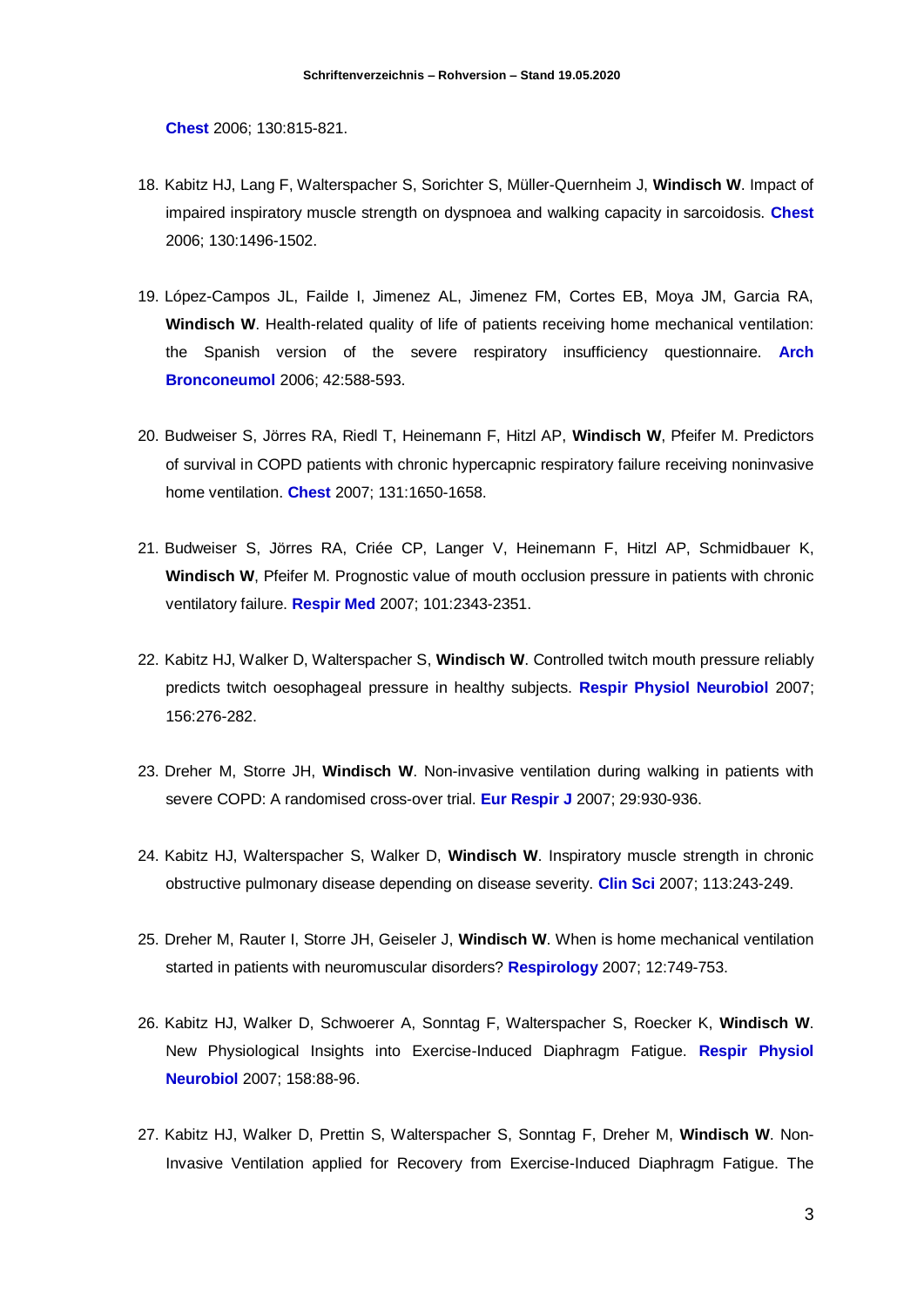**Open Respiratory Medicine Journal** 2008; 2:16-21.

- 28. Storre JH, Steurer B, Kabitz HJ, Dreher M. **Windisch W**. Transcutaneous PCO<sup>2</sup> monitoring during initiation of noninvasive ventilation. **Chest** 2007; 132:1810-1816.
- 29. Kabitz HJ, Sonntag F, Walker D, Schwörer A, Walterspacher S, Kaufmann S, Beuschlein F, Seufert J, **Windisch W**. Diabetic Polyneuropathy is associated with Respiratory Muscle Weakness in Type 2 Diabetes. **Diabetologia** 2008; 51:191-197.
- 30. Kabitz HJ, Schwoerer A, Bremer HC, Sonntag F, Walterspacher S, Walker D, Schaefer V, Ehlken N, Staehler G, Halank M, Klose H, Ghofrani HA, Hoeper MM, Gruenig E, **Windisch W**. Impairment of respiratory muscle function in pulmonary hypertension. **Clin Sci** 2008; 114:165- 171.
- 31. Kabitz HJ, Walker D, Walterspacher S, Sonntag F, Schwoerer A, Roecker K, **Windisch W**. Independence of exercise-induced diaphragmatic fatigue from ventilatory demands. **Respir Physiol Neurobiol** 2008; 161:101-107.
- 32. **Windisch W**, Budweiser S; Heinemann, F; Pfeifer M, Rzehak P. The Severe Respiratory Insufficiency (SRI) Questionnaire: A specific measure of quality of life in COPD patients with severe chronic respiratory failure. **J Clin Epidemiol** 2008; 6:848-853.
- 33. Dreher M, Walterspacher S, Sonntag F, Prettin S, Kabitz HJ, **Windisch W**. Exercise in severe COPD: is walking different from stair-climbing? **Respir Med** 2008; 102:912-918.
- 34. López-Campos JL, Failde I, Masa JF, Moya JM, Barrot E, Ayerbe R, Jimenez AL, **Windisch W**. Health-related quality in home mechanical ventilation: The Spanish SRI questionnaire**. J Clin Epidemiol** 2008; 61:1061-1066.
- 35. **Windisch W**; the "quality of life in home ventilation" study group. Impact of home mechanical ventilation on health-related quality of life. **Eur Respir J** 2008; 32: 1328-1336.
- 36. Kabitz HJ, Walker D, Sonntag F, Walterspacher S, Kirchberger A, Burgardt V, Roecker K, **Windisch W**. Post-exercise diaphragm shielding: a novel approach to exercise-induced diaphragmatic fatigue. **Respir Physiol Neurobiol** 2008; 162:230-237.
- 37. Dreher M, Doncheva E, Schwoerer A, Walterspacher S, Sonntag F, Kabitz HJ, **Windisch W**. Preserving oxygenation during walking in severe chronic obstructive pulmonary disease: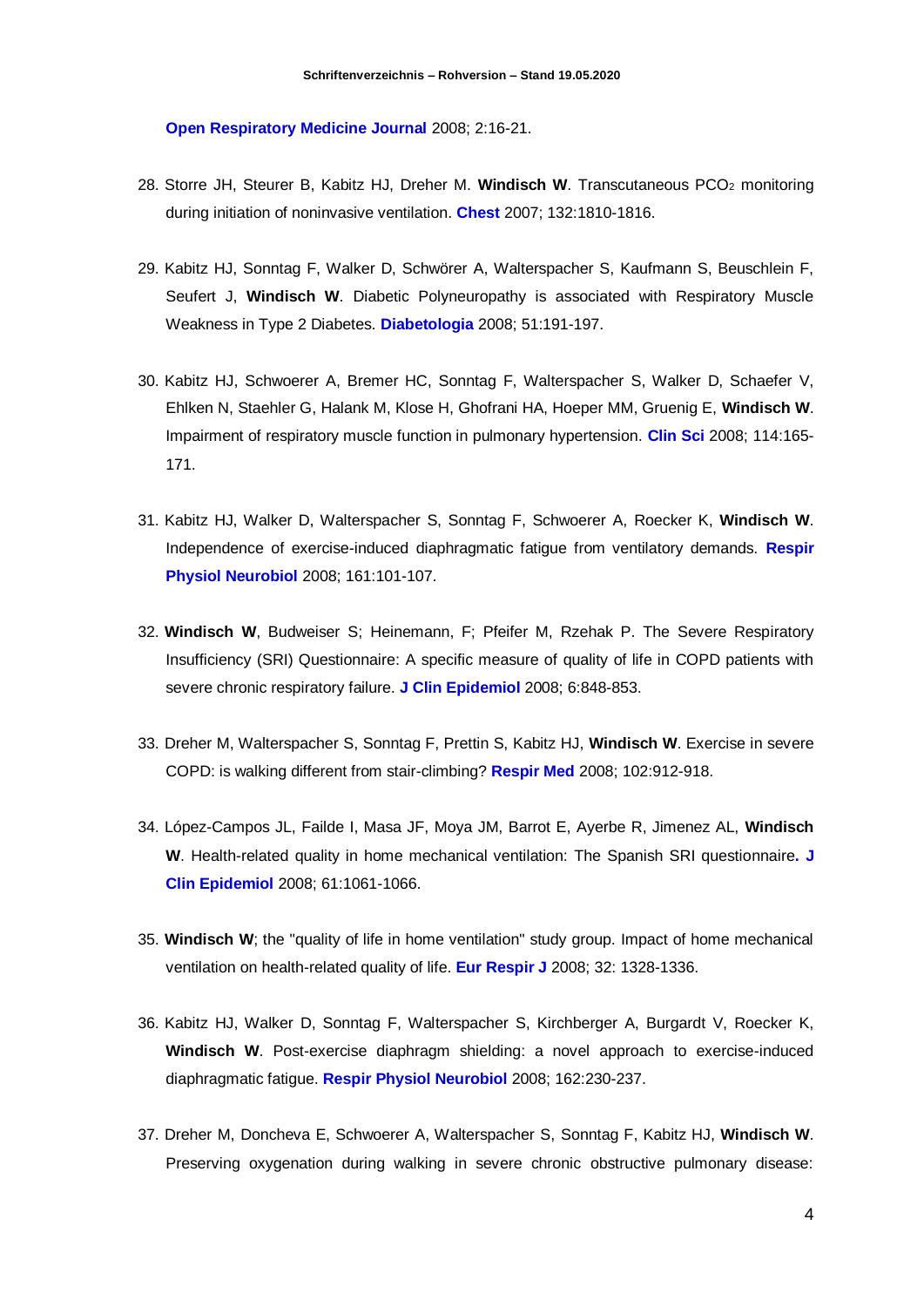noninvasive ventilation versus oxygen therapy. **Respiration** 2009; 78:154-160.

- 38. **Windisch W**, Haenel M, Storre JH, Dreher M. High-intensity non-invasive positive pressure ventilation for stable hypercapnic COPD. **Int J Med Sci** 2009; 6:72-76.
- 39. Storre JH, Bohm P, Dreher M, **Windisch W**. Clinical impact of leak compensation during noninvasive ventilation. **Respir Med** 2009; 103:1477-1483.
- 40. Dreher M, Kabitz HJ, Burgardt V, Walterspacher S, **Windisch W**. Proportional Assist Ventilation Improves Exercise Capacity in Patients with Obesity. **Respiration** 2010; 80:106- 111.
- 41. Dreher M, Ekkernkamp E, Storre JH, **Windisch W**. Sedation during flexible bronchoscopy in patients with respiratory failure: midazolam versus midazolam plus alfentanil. **Respiration** 2010; 79:307-314.
- 42. Dreher M, Storre H, Schmoor C, **Windisch W**. High-intensity versus low-intensity noninvasive ventilation in stable hypercapnic COPD patients: A randomized cross-over trial. **Thorax** 2010; 65:303-308.
- 43. Kabitz HJ, Walker D, Schwoerer A, Walterspacher S, Sonntag F, Schlager D, Roecker K, **Windisch W**. Diaphragmatic fatigue is counterbalanced during exhaustive long-term exercise. **Respir Physiol Neurobiol** 2010; 172:106-113.
- 44. Storre JH, Magnet FS, Dreher M, **Windisch W**. Transcutaneous monitoring as a replacement for arterial PCO<sup>2</sup> monitoring during nocturnal non-invasive ventilation. **Respir Med** 2011; 105:143-150.
- 45. Walker DJ, Walterspacher S, Schlager D, Ertl T, Roecker K, **Windisch W**, Kabitz HJ. Characteristics of diaphragmatic fatigue during exhaustive exercise until task failure. **Respir Physiol Neurobiol** 2011; 176:14-20.
- 46. Kabitz HJ, Walker DJ, Schwoerer A, Schlager D, Walterspacher S, Storre JH, Roecker K, **Windisch W**, Vergès S, Spengler CM. Biometric approximation of diaphragmatic contractility during sustained hyperpnea. **Respir Physiol Neurobiol** 2011; 176:90-97.
- 47. Dreher M, Ekkernkamp E, Walterspacher S, Walker D, Schmoor C, Storre JH, **Windisch W**. Noninvasive ventilation in COPD: impact of inspiratory pressure levels on sleep quality. **Chest**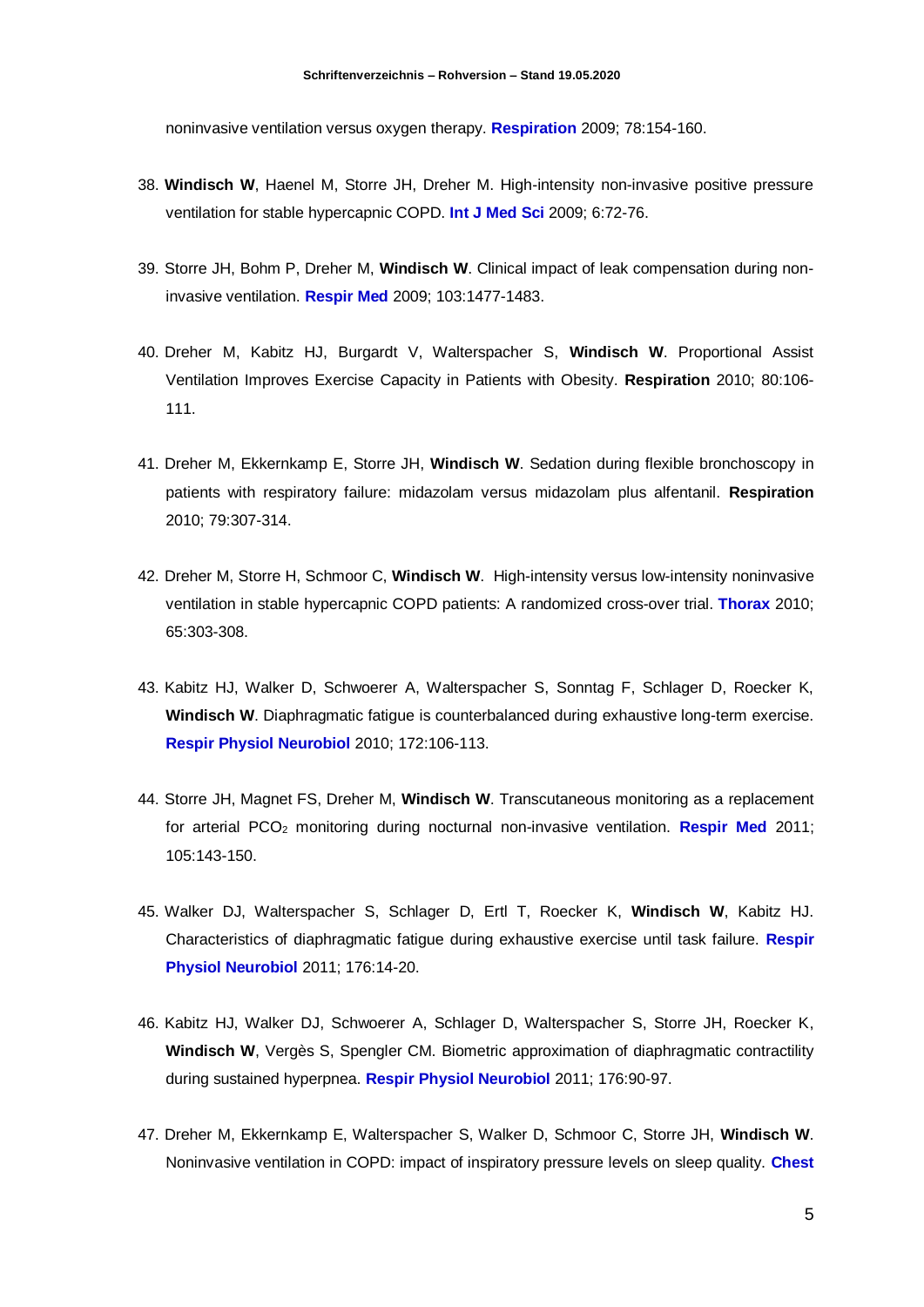2011; 140:939-945.

- 48. Dellweg D, Gerhard F, Hoehn E, Brambring J, Grimm M, Bick S, Laier-Groeneveld G, Siemon K, Rosseau S, **Windisch W**. Statuserhebung von Pflegediensten für außerklinische Beatmung. **Pneumologie** 2011; 65:685-691.
- 49. Ghosh D, Rzehak P, Elliott MW, **Windisch W**. Validation of the English Severe Respiratory Insufficiency Questionnaire. **Eur Respir J** 2012; 40:408-415.
- 50. Walterspacher S, Fuhrmann C, Germann M, Ratka-Krüger P, **Windisch W**. Dental care before lung transplantation: are we being too rigorous? **Clin Respir J** 2013; 7:220-225.
- 51. Cuvelier A, Lamia B, Molano LC, Muir JF, Windisch W; Groupe assistance ventilatoire (GAV) de la Société de pneumologie de langue française (SPLF). The French translation and cultural adaptation of the SRI questionnaire. A questionnaire to assess health-related quality of life in patients with chronic respiratory failure and domiciliary ventilation. **Rev Mal Respir** 2012; 29:705-713.
- 52. Knipel V, Criée CP, **Windisch W**. Korrekte Inhalationstherapie: Einweisung mittels Internetverfügbarer Filmsequenzen Eine Initiative der Deutschen Atemwegsliga e. V. **Pneumologie**  2013; 67:157-161.
- 53. Walterspacher S, Schlager D, Walker DJ, Müller-Quernheim J, **Windisch W**, Kabitz HJ. Respiratory muscle function in interstitial lung disease. **Eur Respir J** 2013; 42:211-219.
- 54. Walterspacher S, Walker DJ, Kabitz HJ, **Windisch W**, Dreher M. The effect of continuous positive airway pressure on stair-climbing performance in severe COPD patients. **COPD** 2013; 10:193-199.
- 55. Walker DJ, Ertl T, Walterspacher S, Schlager D, Roecker K, **Windisch W**, Kabitz HJ. Respiratory muscle function during a six-week period of normocapnic hyperpnoea training. **Respir Physiol Neurobiol** 2013; 188:208-213.
- 56. Storre JH, Huttmann SE, Ekkernkamp E, Walterspacher S, Schmoor C, Dreher M, **Windisch W**. Oxygen supplementation in noninvasive home mechanical ventilation: the crucial roles of CO<sup>2</sup> exhalation systems and leakages**. Respir Care** 2014; 59:113-120.
- 57. Ekkernkamp E, Kabitz HJ, Walker DJ, Schmoor C, Storre JH, **Windisch W**, Dreher M. Minute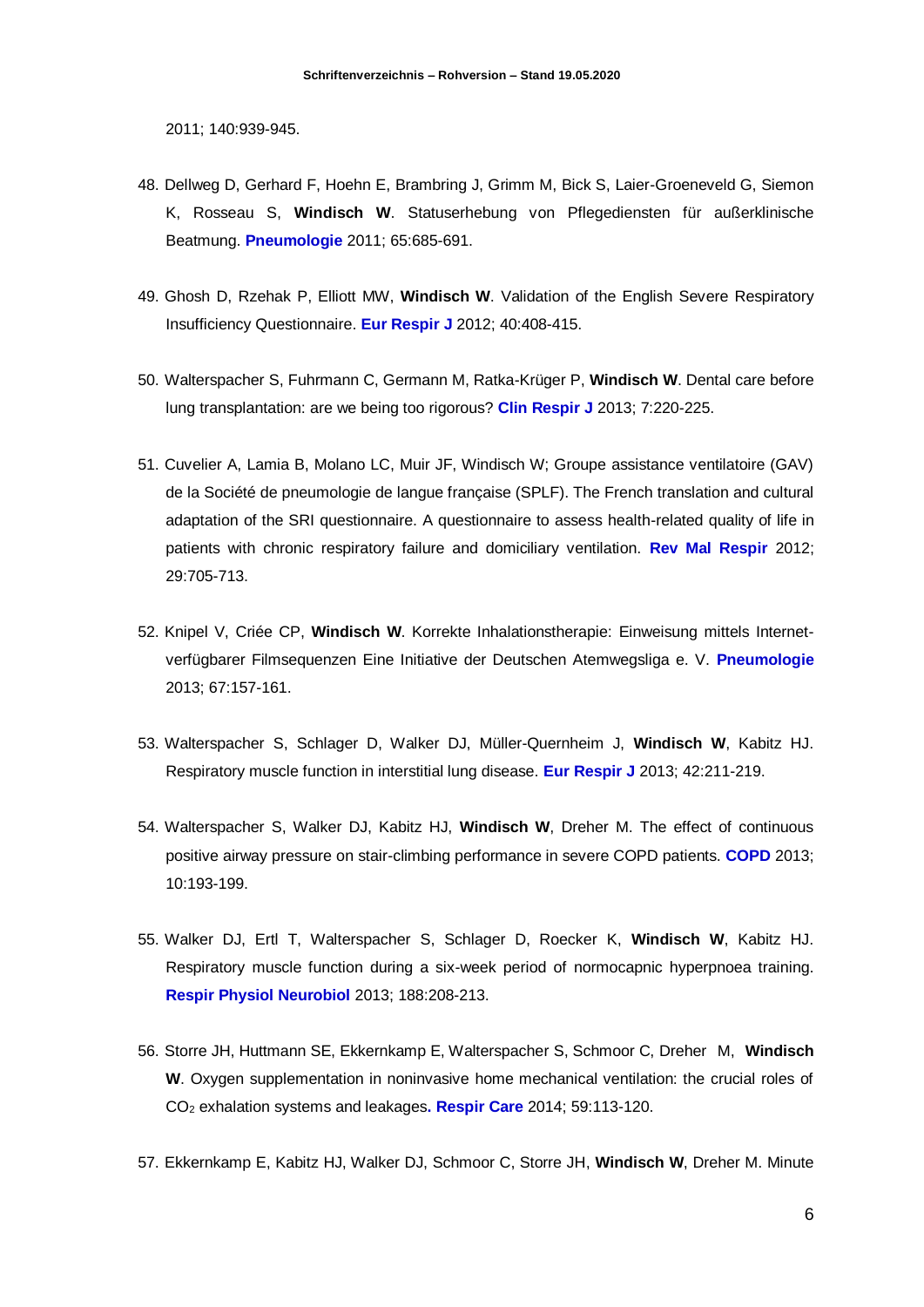Ventilation During Spontaneous Breathing, High-Intensity Noninvasive Positive Pressure Ventilation and Intelligent Volume Assured Pressure Support in Hypercapnic COPD. **COPD** 2014; 11:52-58.

- 58. Kabitz HJ, Bremer HC, Schwoerer A, Sonntag F, Walterspacher S, Walker DJ, Ehlken N, Staehler G, **Windisch W**, Grünig E. The Combination of Exercise and Respiratory Training Improves Respiratory Muscle Function in Pulmonary Hypertension. **Lung** 2014; 192:321-328.
- 59. Karagiannidis C, Aufm Kampe K, Suarez Sipmann F, Larsson A, Hedenstierna G, **Windisch W**, Mueller T. Veno-venous extracorporeal CO2 removal for the treatment of severe respiratory acidosis: pathophysiological and technical considerations. **Crit Care** 2014; 18:R124.
- 60. Köhnlein T, **Windisch W**, Köhler D, Drabik A, Geiseler J, Hartl S, Karg O, Laier-Groeneveld G, Nava S, Schönhofer B, Schucher B, Wegscheider K, Criée CP, Welte T. Non-invasive positive pressure ventilation for the treatment of severe stable chronic obstructive pulmonary disease: a prospective, multicentre, randomised, controlled clinical trial. **Lancet Respir Med** 2014; 2:698-705.
- 61. Storre JH, Matrosovich E, Ekkernkamp E, Walker DJ, Schmoor C, Dreher M, **Windisch W**. Home Mechanical Ventilation for COPD: High-Intensity Versus Target Volume Noninvasive Ventilation**. Respir Care** 2014; 59:1389-1397.
- 62. Ekkernkamp E, Storre JH, **Windisch W**, Dreher. Impact of Intelligent Volume-Assured Pressure Support on Sleep Quality in Stable Hypercapnic Chronic Obstructive Pulmonary Disease Patients: A Randomized, Crossover Study. **Respiration** 2014; 88:270-276.
- 63. Beckers F, Lange N, Koryllos A, Picchioni F, **Windisch W**, Stoelben E. Unilateral Lobe Resection by Video-Assisted Thoracoscopy Leads to the Most Optimal Functional Improvement in Severe Emphysema. **Thorac Cardiovasc Surg** 2016; 64:336-342.
- 64. Ekkernkamp E, Welte L, Schmoor C, Huttmann SE, Dreher M, **Windisch W**, Storre JH. Spot Check Analysis of Gas Exchange: Invasive versus Noninvasive Methods. **Respiration** 2015; 89:294-303.
- 65. Huttmann SE, **Windisch W**, Storre JH. Invasive home mechanical ventilation: living conditions and health-related quality of life. **Respiration** 2015; 89:312-321.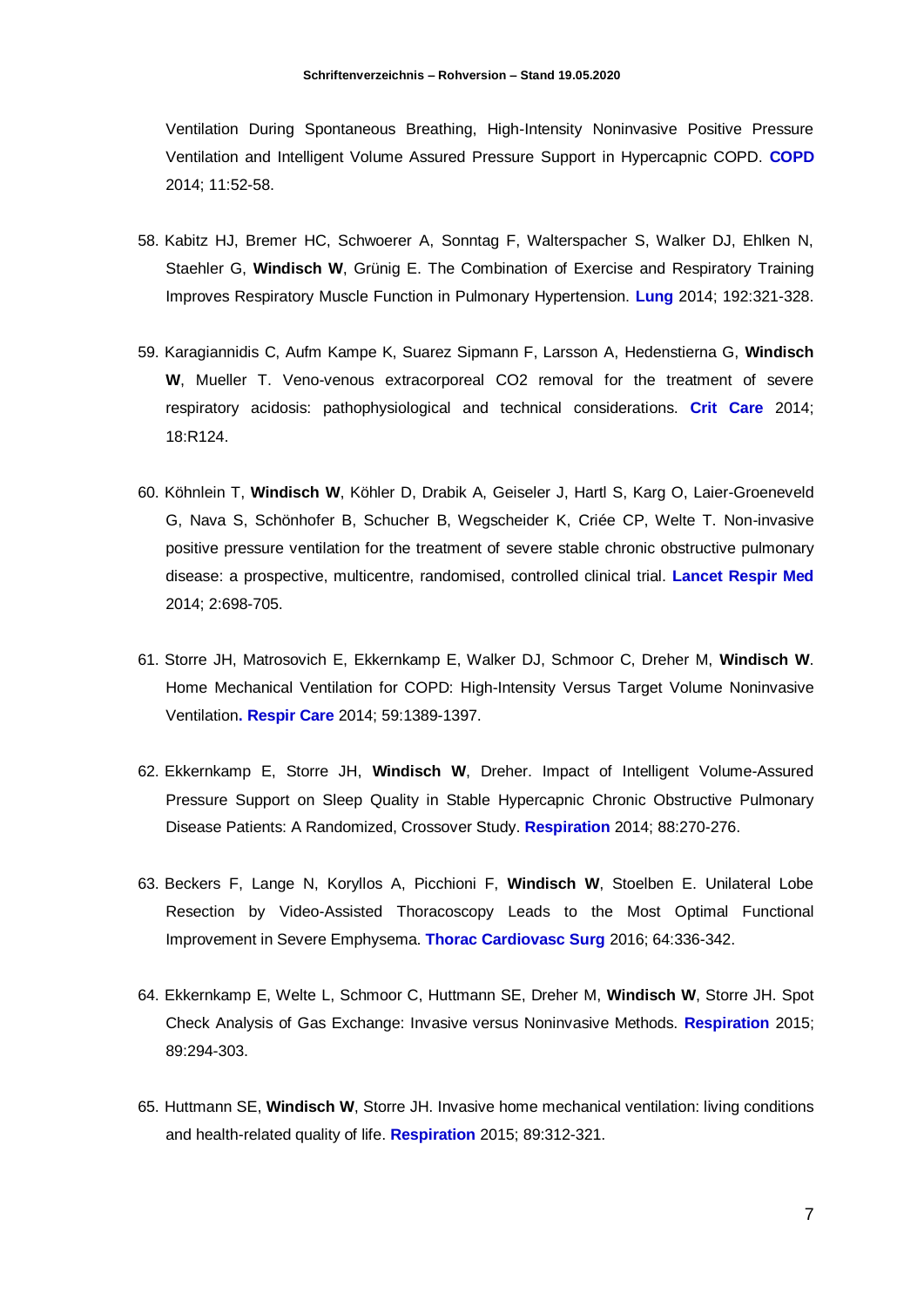- 66. Walker DJ, Walterspacher S, Ekkernkamp E, Storre JH, **Windisch W**, Dreher M. Walking with Non-Invasive Ventilation Does Not Prevent Exercise-Induced Hypoxaemia in Stable Hypercapnic COPD Patients. **COPD** 2015; 12:546-51.
- 67. Koryllos A, Magnet F, Karagiannidis C, Goßmann A, Brockmann M, **Windisch W**, Stoelben E. Unilaterale Agenesie der Pulmonalarterie bei Erwachsenen. Eine häufig nicht diagnostizierte seltene Erkrankung. **Pneumologie** 2015; 69:93-98.
- 68. Crimi C, Noto A, Princi P, Cuvelier A, Masa JF, Simonds A, Elliott MW, Wijkstra P, **Windisch W**, Nava S. Domiciliary Non-invasive Ventilation in COPD: An International Survey of Indications and Practices. **COPD** 2016; 13:483-490.
- 69. Khalfaoui S, Eichhorn V, Karagiannidis C, Bayh I, Brockmann M, Pieper M, **Windisch W**, Schildgen O, Schildgen V. Lung Infection by Human Bocavirus Induces the Release of Profibrotic Mediator Cytokines In Vivo and In Vitro. **PLoS One** 2016; 11:e0147010.
- 70. Karagiannidis C, Brodie D, Strassmann S, Stoelben E, Philipp A, Bein T, Müller T, **Windisch W**. Extracorporeal membrane oxygenation: evolving epidemiology and mortality. **Intensive Care Med** 2016; 42:889-896.
- 71. Spielmanns M, Gloeckl R, Schmoor C, **Windisch W**, Storre JH, Boensch M, Kenn K.Effects on pulmonary rehabilitation in patients with COPD or ILD: A retrospective analysis of clinical and functional predictors with particular emphasis on gender. **Respir Med** 2016; 113:8-14.
- 72. Walterspacher S, July J, Kohlhäufl M, Rzehak P, **Windisch W**. The Severe Respiratory Insufficiency Questionnaire for Subjects With COPD With Long-Term Oxygen Therapy. **Respir Care** 2016; 61:1186-1191.
- 73. Boeselt T, Spielmanns M, Nell C, Storre JH, **Windisch W**, Magerhans L, Beutel B, Kenn K, Greulich T, Alter P, Vogelmeier C, Koczulla AR. Validity and Usability of Physical Activity Monitoring in Patients with Chronic Obstructive Pulmonary Disease (COPD). **PLoS One** 2016; 11:e0157229.
- 74. Walterspacher S, Kirchberger A, Lambeck J, Walker DJ, Schwörer A, Niesen WD, **Windisch W**, Hamzei F, Kabitz HJ. Respiratory Muscle Assessment in Acute Guillain-Barré Syndrome. **Lung** 2016; 194:821-828.
- 75. Koryllos A, Althaus A, Poels M, Joppich R, Lefering R, Wappler F, **Windisch W**, Ludwig C,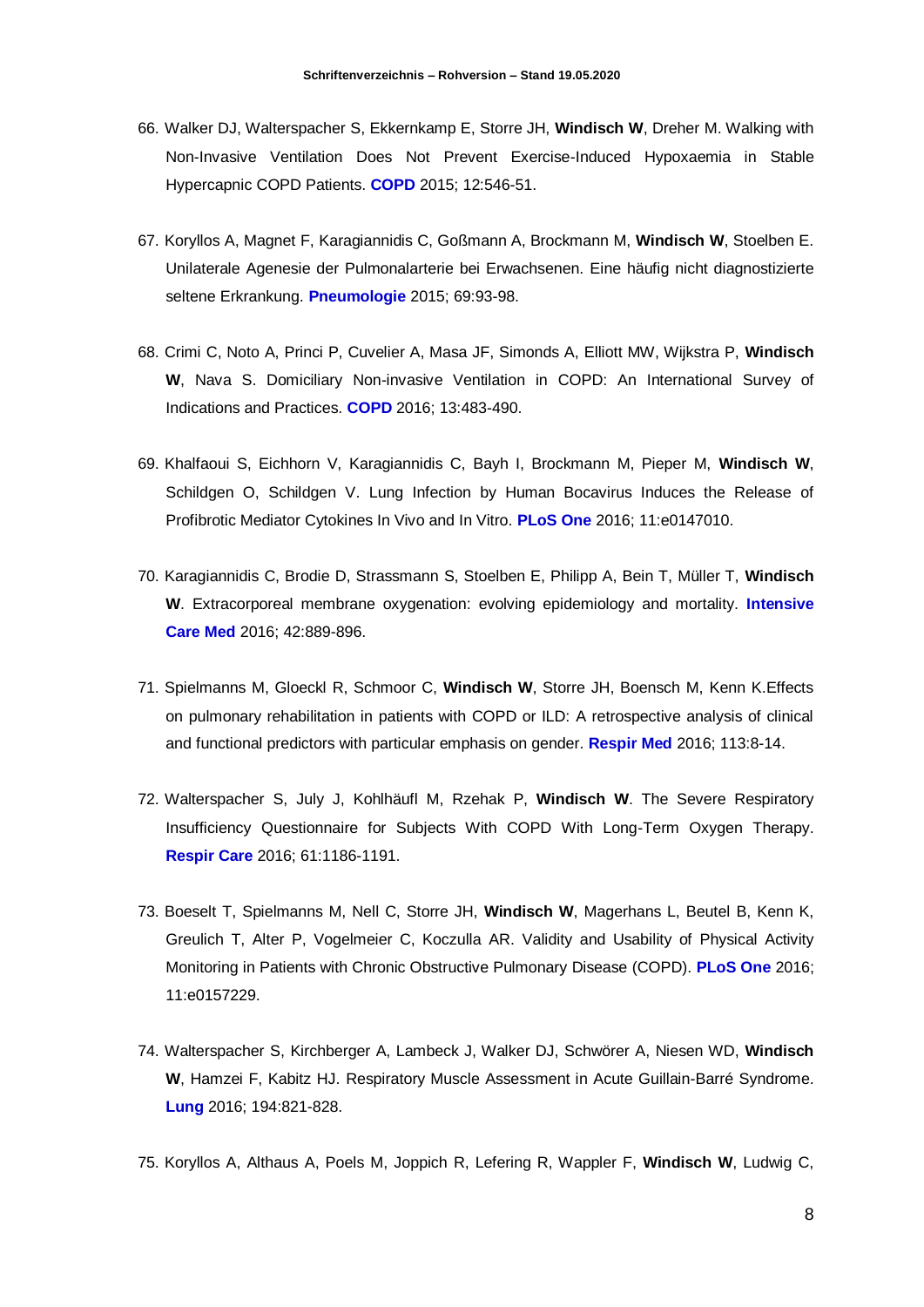Stoelben E. Impact of intercostal paravertebral neurectomy on post thoracotomy pain syndrome after thoracotomy in lung cancer patients: a randomized controlled trial. **J Thorac Dis** 2016; 8:2427-2433.

- 76. Prickartz A, Lüsebrink J, Khalfaoui S, Schildgen O, Schildgen V, **Windisch W**, Brockmann M. Low Titer Pneumocystis jirovecii Infections: More than Just Colonization? **J Fungi** 2016; 28;2. pii: E16.
- 77. Magnet FS, Callegari J, Dieninghoff D, Spielmanns M, Storre JH, Schmoor C, **Windisch W**. Impact of Pseudomonas aeruginosa Infection on Respiratory Muscle Function in Adult Cystic Fibrosis Patients. **Respiration** 2017; 93:42-50.
- 78. Spielmanns M, Boeselt T, Gloeckl R, Klutsch A, Fischer H, Polanski H, Nell C, Storre JH, **Windisch W**, Koczulla AR. Low-Volume Whole-Body Vibration Training Improves Exercise Capacity in Subjects With Mild to Severe COPD. **Respir Care** 2017; 62:315-323.
- 79. Spielmanns M, Axer F, Nell C, Koczulla AR, Boeselt T, Magnet F, Storre JH, **Windisch W**. Outcomeprädiktoren für hospitalisierte COPD-Patienten bei akuter Exazerbation. **Med Klin Intensivmed Notfmed** 2017; 112:708-716.
- 80. Knipel V, Schwarz S, Magnet FS, Storre JH Criée CP, **Windisch W**. on behalf of the German Airway League. Checklists for the assessment of correct inhalation therapy. **Pneumologie**  2017; 71:96-105.
- 81. Magnet FS, Schwarz S, Callegari J, Criée CP, Storre JH, W. **Windisch W**. Long-term Oxygen Therapy: Comparison of the German and British Guidelines. **Respiration** 2017; 93:253-263.
- 82. Oga T, Taniguchi H, Kita H, Tsuboi T, Tomii K, Ando M, Kojima E, Tomioka H, Taguchi Y, Kaji Y, Maekura R, Hiraga T, Sakai N, Kimura T, Mishima M, **Windisch W**, Chin K. Validation of the Japanese Severe Respiratory Insufficiency Questionnaire in hypercapnic patients with noninvasive ventilation. **Respir Investig** 2017; 55:166-172.
- 83. Ribeiro C, Ferreira D, Conde S, Oliveira P, **Windisch W**. Validation of the Portuguese Severe Respiratory Insufficiency Questionnaire for home mechanically ventilated patients. **Revista Portuguesa de Pneumologia** 2017; pii:S2173-5115(17)30007-6.
- 84. Spielmanns M, Meier A, Winkler A, Glöckl R, Nell C, Koczulla AR, Boeselt T, Alter P, Magnet F, Storre JH, **Windisch W**. Eine pneumologische Rehabilitation nach akuter Exazerbation der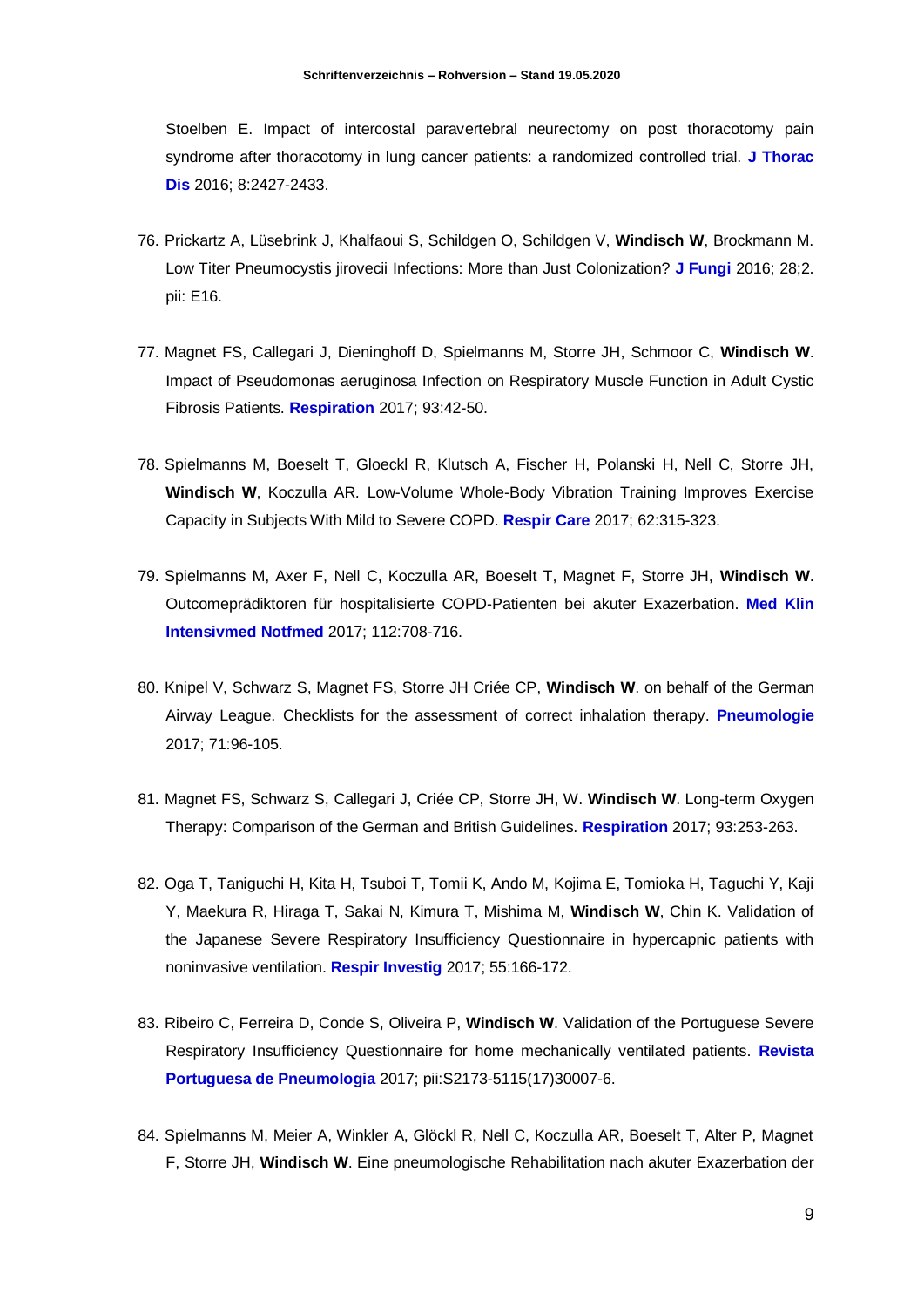COPD senkt die Rate erneuter Exazerbationen. **Dtsch Med Wochenschr** 2017; 142:e10 e19.

- 85. Spielmanns M, Müller K, Schott N, Winkler A, Polanski H, Nell C, Boeselt T, Koczulla AR, Storre JH, **Windisch W**, Magnet FS, Baum K. Effektivität eines sensomotorischen Krafttrainings im Rahmen einer ambulanten pneumologischen Rehabilitation bei COPD-Patienten: eine randomisierte kontrollierte Studie. **Rehabilitation** 2017; 56:159-166.
- 86. Huttmann SE, Wilms K, Hamm C, Magnet FS, **Windisch W**, Storre JH. Assessment of Sleep in Patients Receiving Invasive Mechanical Ventilation in a Specialized Weaning Unit. **Lung** 2017; 195:361-369
- 87. Spielmanns M, Gloeckl R, Gropp JM, Nell C, Koczulla AR, Boeselt T, Storre JH, **Windisch W**. Whole-Body Vibration Training During a Low Frequency Outpatient Exercise Training Program in Chronic Obstructive Pulmonary Disease Patients: A Randomized, Controlled Trial. **J Clin Med Res** 2017; 9:396-402.
- 88. Duiverman ML, Maagh P, Magnet FS, Schmoor C, Arellano-Maric MP, Meissner A, Storre JH, Wijkstra PJ, **Windisch W**, Callegari J. Impact of High-Intensity-NIV on the heart in stable COPD: a randomised cross-over pilot study. **Respir Res** 2017; 18:76.
- 89. Oga T, Taniguchi H, Kita H, Tsuboi T, Tomii K, Ando M, Kojima E, Tomioka H, Taguchi Y, Kaji Y, Maekura R, Hiraga T, Sakai N, Kimura T, Mishima M, **Windisch W**, Chin K. Comparison of Different Disease-Specific Health-Related Quality of Life Measurements in Patients with Long-Term Noninvasive Ventilation. **Can Respir J**; 2017:8295079.
- 90. Schwarz SB, **Windisch W**, Magnet FS, Schmoor C, Karagiannidis C, Callegari J, Huttmann SE, Storre JH. Continuous non-invasive PCO<sup>2</sup> monitoring in weaning patients: Transcutaneous is advantageous over end-tidal PCO2. **Respirology** 2017; 22:1579-1584.
- 91. Ergan B, Dabak G, Şenbaklavacı Ö, Uslu S, **Windisch W**. [Turkish translation and trancultural adaptation of Severe Respiratory Insufficiency (SRI) questionnaire]. **Tuberk Toraks** 2017; 65:66-68.
- 92. Callegari J, Magnet FS, Taubner S, Berger M, Schwarz SB, **Windisch W**, Storre JH. Interfaces and ventilator settings for long-term noninvasive ventilation in COPD patients. **Int J Chron Obstruct Pulmon Dis** 2017; 12:1883-1889.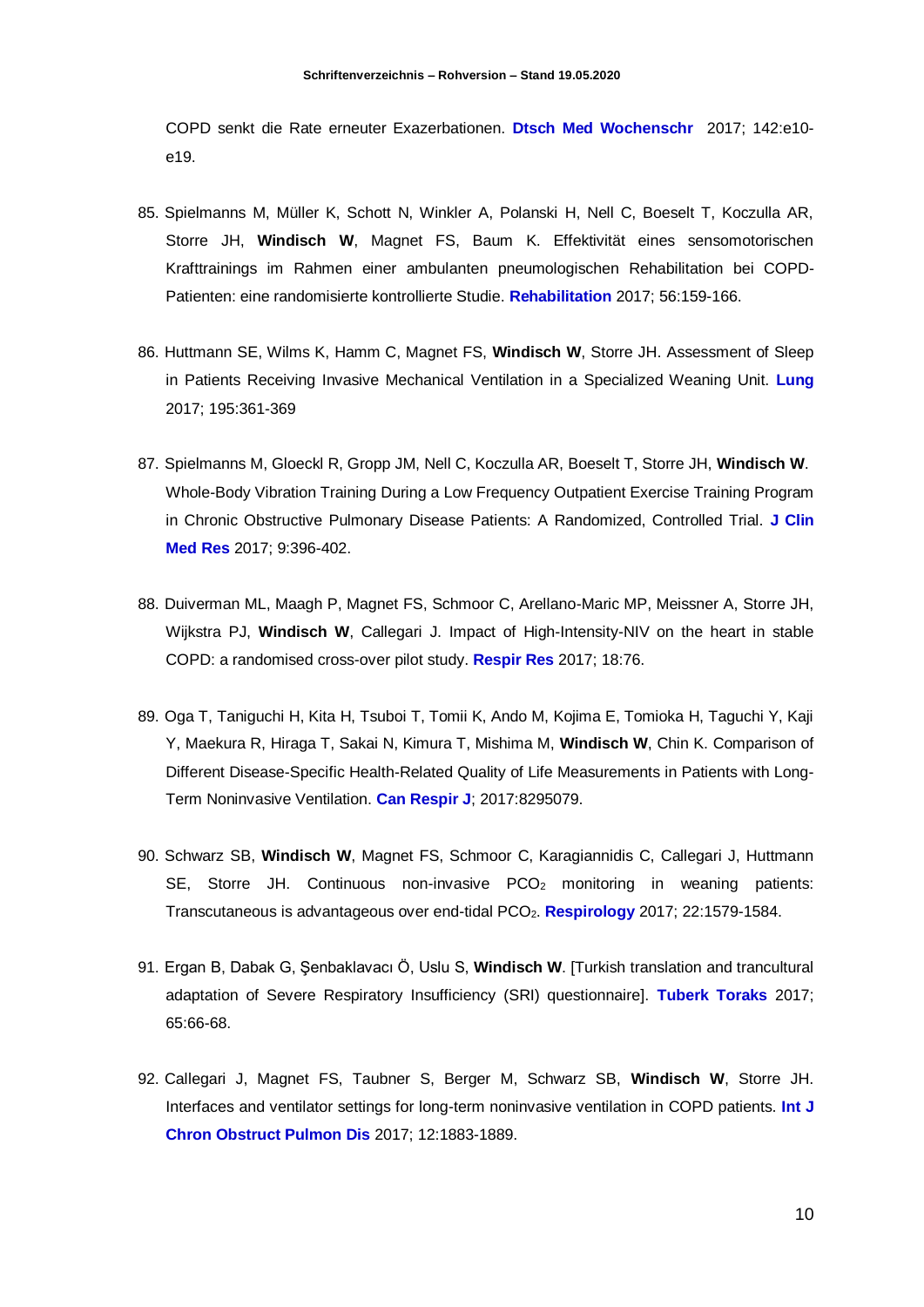- 93. Müller T, Müller A, Hübel C, Knipel V, **Windisch W**, Cornelissen CG, Dreher M. Optimizing inhalation technique using web-based videos in obstructive lung diseases. **Respir Med** 2017; 129:140-144.
- 94. Karagiannidis C, Strassmann S, Brodie D, Ritter P, Larsson A, Borchardt R, **Windisch W**. Impact of membrane lung surface area and blood flow on extracorporeal  $CO<sub>2</sub>$  removal during severe respiratory acidosis. **Intensive Care Med Exp** 2017; 5:34.
- 95. Magnet FS, Majorski DS, Callegari J, Schwarz SB, Schmoor C, **Windisch W**, Storre JH. Capillary PO<sup>2</sup> does not adequately reflect arterial PO<sup>2</sup> in hypoxemic COPD patients. **Int J Chron Obstruct Pulmon Dis** 2017; 12:2647-2653.
- 96. Spielmanns M, Boeselt T, Nell C, Eckhoff J, Koczulla RA, Magnet FS, Storre JH, **Windisch W**, Baum K. Effect of Pulmonary Rehabilitation on Inspiratory Capacity During 6-min Walk Test in Patients With COPD: A PROSPECTIVE CONTROLLED STUDY. **J Cardiopulm Rehabil Prev** 2018; 38:264-268.
- 97. Schwarz SB, Callegari J, Hamm C, **Windisch W**, Magnet FS. Is Outpatient Control of Long-Term Non-Invasive Ventilation Feasible in Chronic Obstructive Pulmonary Disease Patients? **Respiration** 2018; 95:154-160.
- 98. Huttmann SE, Magnet FS, Karagiannidis C, Storre JH, **Windisch W.** Quality of life and life satisfaction are severely impaired in patients with long-term invasive ventilation following ICU treatment and unsuccessful weaning. **Ann Intensive Care** 2018; 8:38
- 99. Karagiannidis C, Waldmann AD, Róka PL, Schreiber T, Strassmann S, **Windisch W**, Böhm SH. Regional expiratory time constants in severe respiratory failure estimated by electrical impedance tomography: a feasibility study. **Crit Care** 2018; 22(1):221.
- 100. Dupuis-Lozeron E, Gex G, Pasquina P, Bridevaux PO, Borel JC, Gasche-Soccal P, **Windisch W**, Pépin JL, Janssens JP, Adler D. Development and validation of a simple tool for the assessment of home NIV: the S3-NIV questionnaire. **Eur Respir J** 2018: 52(5):pii: 1801182.
- 101. Schupp JC, Fichtner UA, Frye BC, Heyduck-Weides K, Birring SS, **Windisch W**, Criée CP, Müller-Quernheim J, Farin E. Psychometric properties of the German version of the Leicester Cough Questionnaire in sarcoidosis. **PLoS One**. 2018; 13:e0205308.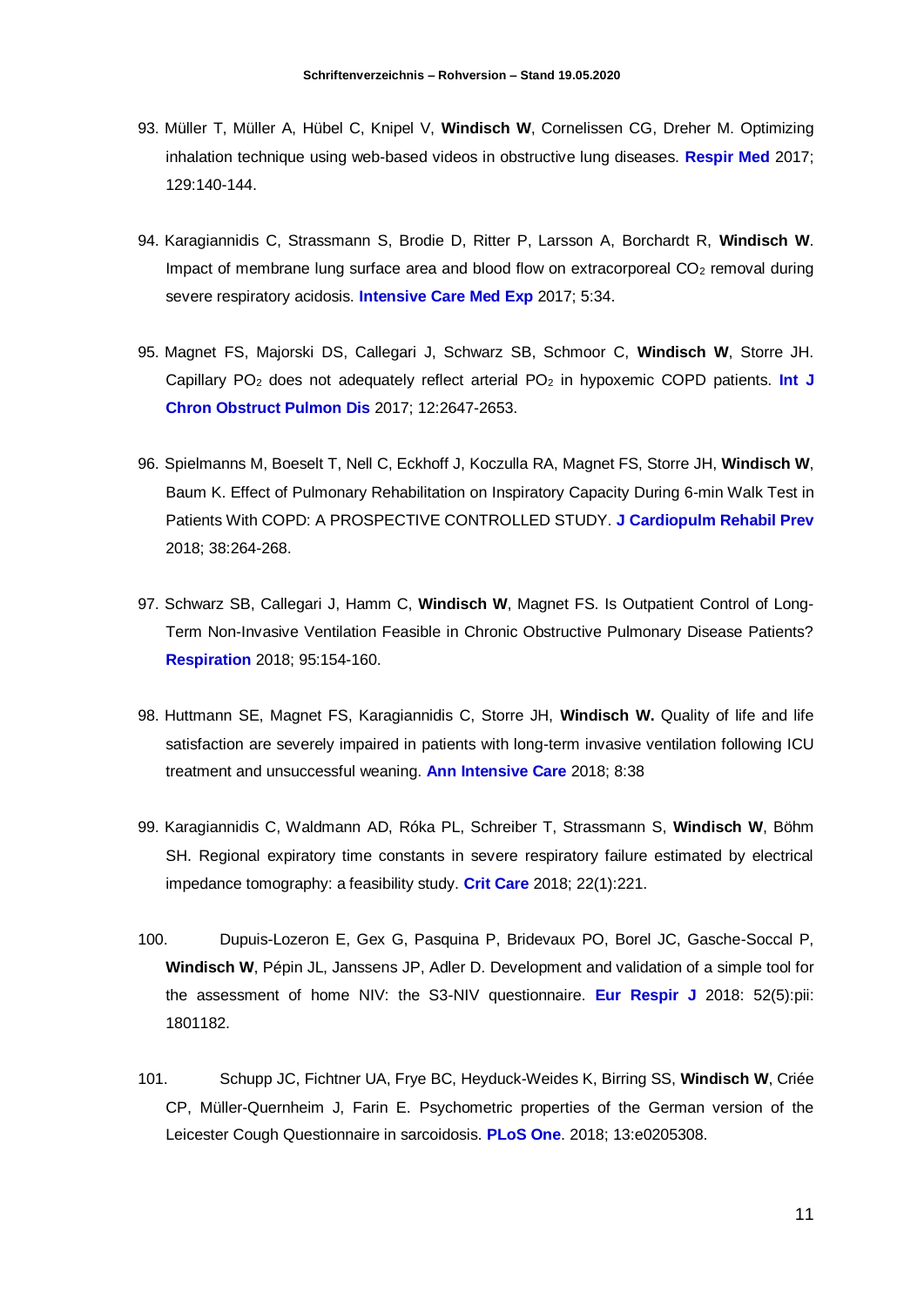- 102. **Windisch W**, Schwarz SB, Magnet FS, Dreher M, Schmoor C, Storre JH, Knipel V. Using web-based videos to improve inhalation technique in COPD patients requiring hospitalization: A randomized controlled trial. **PLoS One** 2018 Oct 16;13:e0201188
- 103. Magnet FS, Bleichroth H, Huttmann SE, Callegari J, Schwarz SB, Schmoor C, **Windisch W**, Storre JH. Clinical evidence for respiratory insufficiency type II predicts weaning failure in long-term ventilated, tracheotomised patients: a retrospective analysis. **J Intensive Care** 2018; 6:67
- 104. Gillissen A, Gessner C, Hechenbichler K, Herth FJF, Juenemann R, Kanniess F, Kardos P, Lommatzsch M, Schneidereit R, **Windisch W**. Patient Satisfaction and Clinical Outcomes with Budesonide plus Formoterol Spiromax for Asthma and Chronic Obstructive Pulmonary Disease: A Real-World, Observational Trial. **Respiration** 2019; 97:292-301.
- 105. Karagiannidis C, Strassmann S, Callegari J, Kochanek M, Janssens U, **Windisch W**. Epidemiologische Entwicklung der außerklinischen Beatmung: Eine rasant zunehmende Herausforderung für die ambulante und stationäre Patientenversorgung. **Dtsch Med Wochenschr** 2018; 144:e58-e63.
- 106. Strassmann S, Merten M, Schäfer S, de Moll J, Brodie D, Larsson A, **Windisch W**, Karagiannidis C. Impact of sweep gas flow on extracorporeal CO2 removal (ECCO<sub>2</sub>R). **Intensive Care Med Exp** 2019; 25;7:17
- 107. Tsara V, Michailidis V, Perantoni E, Nena E, Moysiadis N, **Windisch W**, Steiropoulos P. Validation of the Greek version of the Severe Respiratory Insufficiency questionnaire. **Hippokratia** 2017, 21: 186-190.
- 108. Karagiannidis C, Strassmann S, Schwarz S, Merten M, Fan E, Beck J, Sinderby C, **Windisch W.** Control of respiratory drive by extracorporeal CO<sub>2</sub> removal in acute exacerbation of COPD breathing on non-invasive NAVA. **Crit Care** 2019; 23:135.
- 109. Hamesch K, Mandorfer M, Pereira VM, Moeller LS, Pons M, Dolman GE, Reichert MC, Heimes CV, Woditsch V, Voss J, Lindhauer C, Fromme M, Spivak I, Guldiken N, Zhou B, Arslanow A, Schaefer B, Zoller H, Aigner E, Reiberger T, Wetzel M, Siegmund B, Simões C, Gaspar R, Maia L, Costa D, Bento-Miranda M, van Helden J, Yagmur E, Bzdok D, Stolk J, Gleiber W, Knipel V, **Windisch W**, Mahadeva R, Bals R, Koczulla R, Barrecheguren M, Miravitlles M, Janciauskiene S, Stickel F, Lammert F, Liberal R, Genesca J, Griffiths WJ, Trauner M, Krag A, Trautwein C, Strnad P. On behalf of European Alpha1-Liver Study Group.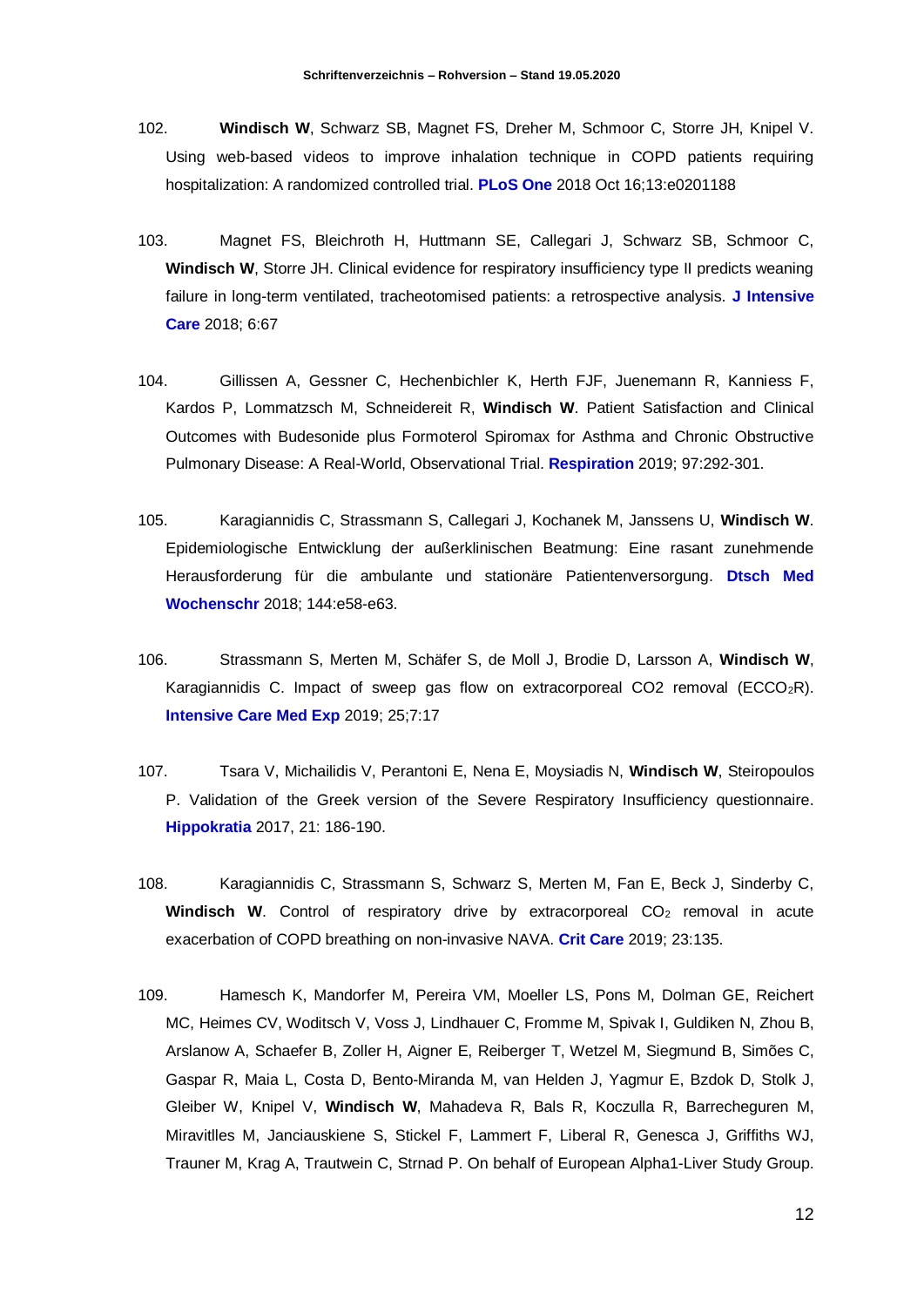Liver Fibrosis and Metabolic Alterations in Adults with Alpha1 Antitrypsin Deficiency Caused by the Pi\*ZZ Mutation. **Gastroenterology** 2019; 157:705-719.

- 110. Magnet FS, Heilf E, Huttmann SE, Callegari J, Schwarz SB, Storre JH, **Windisch W**. The spontaneous breathing trail does not play a role in predicting spontaneous breathing ability in patients undergoing prolonged weaning. **Medizinische Klinik - Intensivmedizin und Notfallmedizin** 2019; in press
- 111. Karagiannidis C, Merten ML, Heunks L, Strassmann SE, Schäfer S, Magnet FM, **Windisch W.** Respiratory acidosis during bronchoscopy-guided percutaneous dilatational tracheostomy: impact of ventilator settings and endotracheal tube size. **BMC Anesthesiol.**  2019; 19:147.
- 112. Dreher M, Neuzeret PC, **Windisch W**, Marten D, Hoheisel G, Gröschel A, Ortner K. , Graml A, T. Köhnlein T. Prevalence of stable hypercapnic chronic obstructive pulmonary disease: data from the HomeVent Registry. **Int J Chron Obstruct Pulmon Dis. 2019,** in press.
- 113. Arellano-Maric MP, Hamm C, Duiverman M, Schwarz S, Callegari J, Storre JH, Schmoor C, Spielmanns M, Galetke W, **Windisch W**. Obesity hypoventilation syndrome treated with non-invasive ventilation: Is a switch to CPAP therapy feasible? **Respirology**  2020; 25:435-442.
- 114. Spielmanns M, Bost D, **Windisch W**, Alter P, Greulich T, Nell C, Storre JH, Koczulla AR, Boeselt T. Measuring Sleep Quality and Efficiency With an Activity Monitoring Device in Comparison to Polysomnography. **J Clin Med Res** 2019; 11:825-833.
- 115. Karagiannidis C, Strassmann S, Callegari J, Kochanek M, Janssens U, **Windisch W**. Epidemiologische Entwicklung der außerklinischen Beatmung: Eine rasant zunehmende Herausforderung für die ambulante und stationäre Patientenversorgung. **Pneumologie** 2019; 73:670-676.
- 116. Dreher M, Neuzeret PC, **Windisch W**, Martens D, Hoheisel G, Gröschel A, Woehrle H, Fetsch T, Graml A, Köhnlein T. Prevalence Of Chronic Hypercapnia In Severe Chronic Obstructive Pulmonary Disease: Data From The HOmeVent Registry. I**nt J Chron Obstruct Pulmon Dis** 2019; 14:2377-2384.
- 117. Gross-Hardt S, Hesselmann F, Arens J, Steinseifer U, Vercaemst L, **Windisch W**,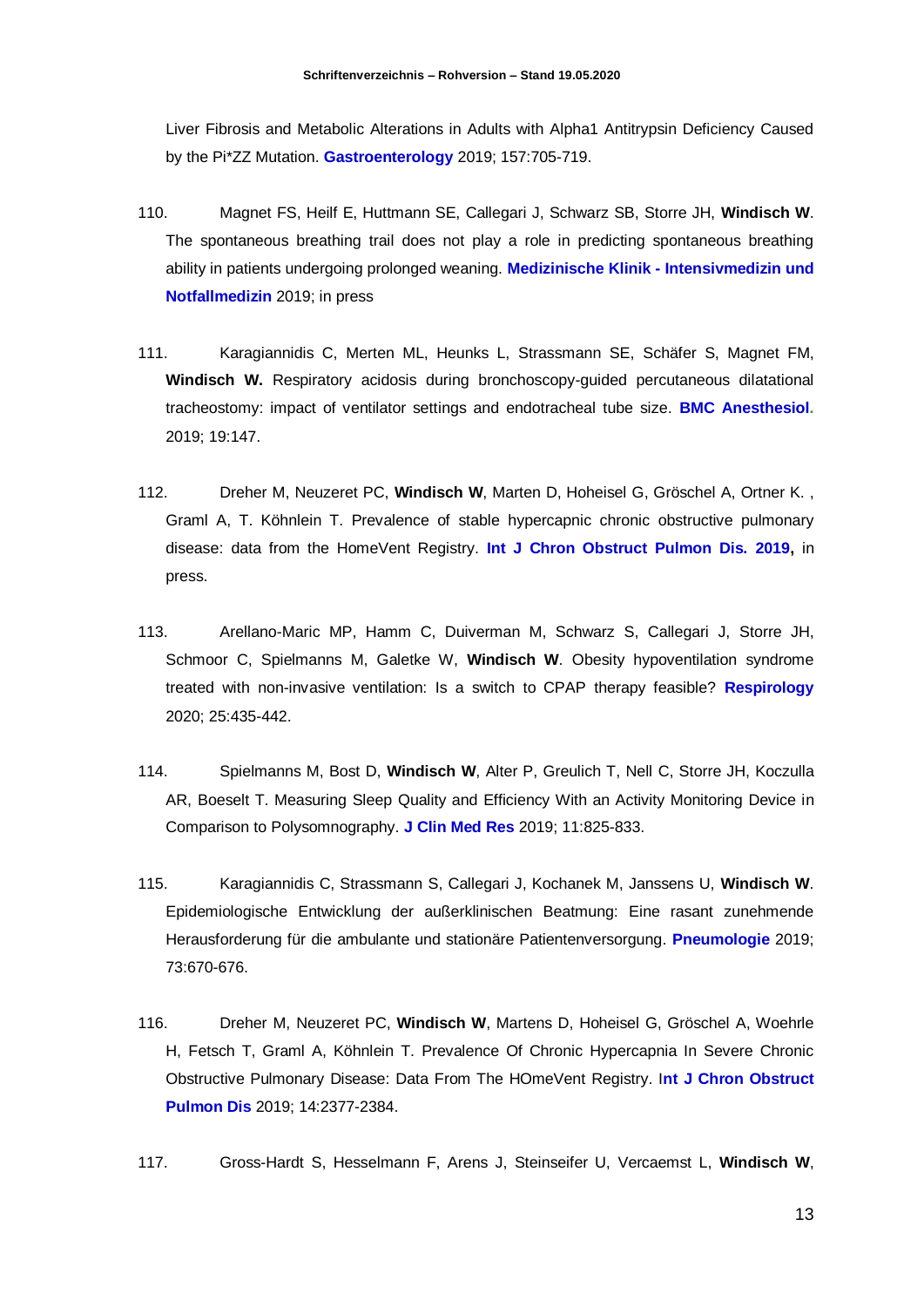Brodie D, Karagiannidis C. Low-flow assessment of current ECMO/ECCO2R rotary blood pumps and the potential effect on hemocompatibility. **Crit Care** 2019; 23:348

- 118. Spielmanns M, Bost D, **Windisch W**, Alter P, Greulich T, Nell C, Storre JH, Koczulla AR, Boeselt T. Measuring Sleep Quality and Efficiency With an Activity Monitoring Device in Comparison to Polysomnography. **J Clin Med Res** 2019; 11:825-833.
- 119. Karagiannidis C, Joost T, Strassmann S, Weber-Carstens S, Combes A, **Windisch W**, Brodie D. Safety and Efficacy of a novel pneumatic-driven ECMO device. **Ann Thorac Surg** 2020. pii: S0003-4975(20)30253-8.
- 120. Brünsing J, Majorski DS, **Windisch W**. Zehn Jahre Rauchverbot − Auswirkungen des Nichtraucherschutzgesetzes am Beispiel des traditionellen Kneipenviertels der Kölner Südstadt. **Pneumologie** 2020; in press.
- 121. **Windisch W**, Dellweg D, Geiseler J, Westhoff M, Pfeifer M, Suchi S, Schönhofer B Prolonged Weaning from Mechanical Ventilation. A registry-based study from the WeanNet Initiative. **Dtsch Arztebl Int** 2020; 117:197-204.
- 122. Bornitz F, Ewert R, Knaak C, Magnet FS, **Windisch W**, Herth F. Weaning from Invasive Ventilation in Specialist Centers Following Primary Weaning Failure. **Dtsch Arztebl Int** 2020; 117: 205-210.
- 123. Valko L, Baglyas S, Kunos L, Terray-Horvath A, Lorx A, Gal J, **Windisch W**. Validation of the Hungarian version of the SRI Questionnaire. **BMC Pulm Med** 2020;20:130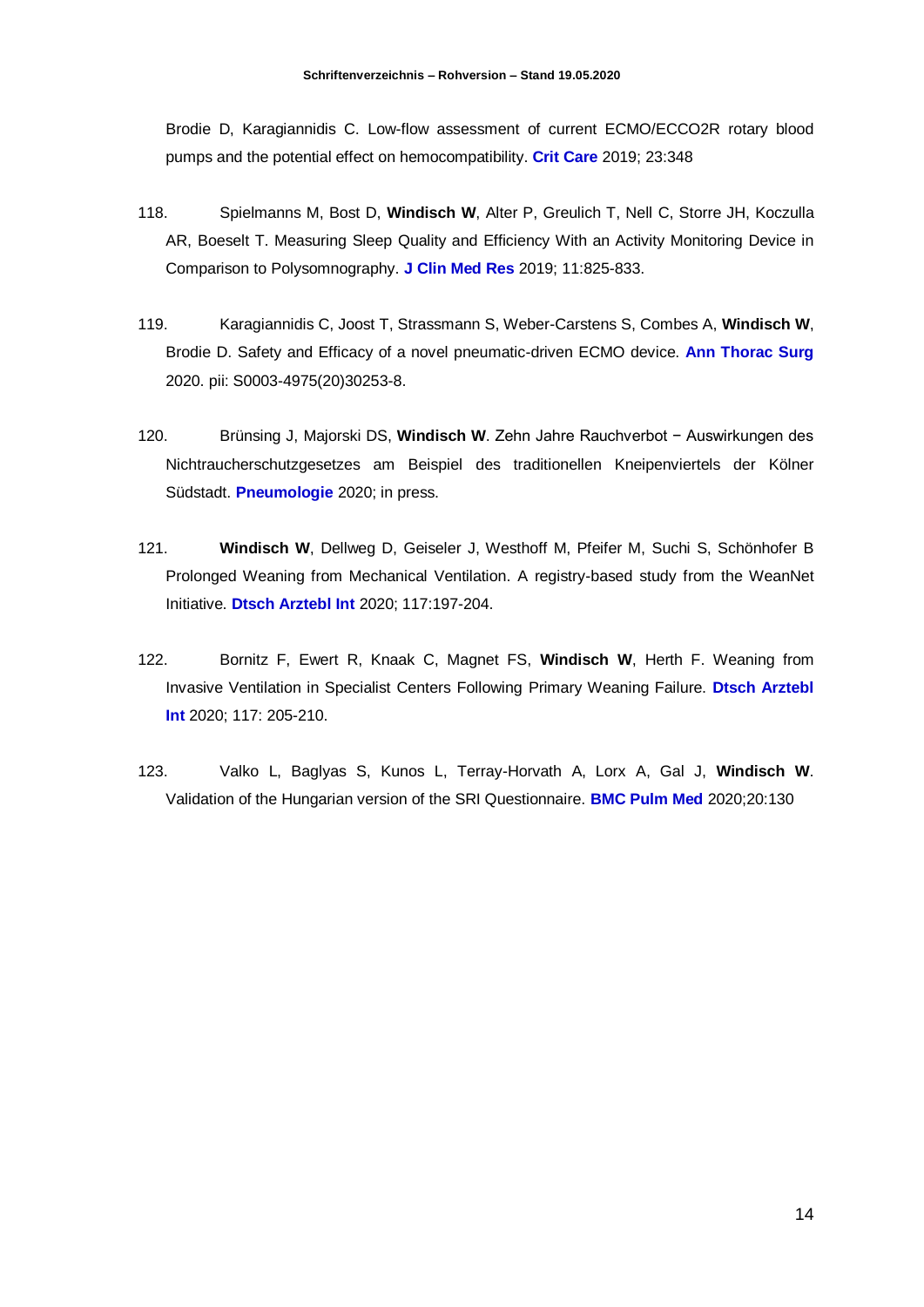#### 124. **Leitlinien und Empfehlungen**

- 1. Randerath W, Lorenz J, **Windisch W**, Criée CP, Karg O, Köhler D, Laier-Gröneveld G, Pfeifer M, Schönhofer B, Teschler H, Vogelmeier C; "Deutsche Gesellschaft für Pneumologie und Beatmungsmedizin e.V." und "Arbeitsgemeinschaft für Heimbeatmung und Respiratorentwöhnung e.V." **Pneumologie**. 2008; 62:305-308.
- 2. **Windisch W**, Brambring J, Budweiser S, Dellweg D, Geiseler J, Gerhard F, Köhnlein T, Mellies U, Schönhofer B, Schucher B, Siemon K, Walterspacher S, Winterholler M, Sitter H; Projektgruppe Nichtinvasive und invasive Beatmung als Therapie der chronischen respiratorischen Insuffizienz. Nichtinvasive und invasive Beatmung als Therapie der chronischen respiratorischen Insuffizienz S2-Leitlinie herausgegeben von der Deutschen Gesellschaft für Pneumologie und Beatmungsmedizin e.V. **Pneumologie** 2010; 64:207-240.
- 3. **Windisch W**, Walterspacher S, Siemon K, Geiseler J, Sitter H; German Society for Pneumology. Guidelines for non-invasive and invasive mechanical ventilation for treatment of chronic respiratory failure. Published by the German Society for Pneumology (DGP). **Pneumologie** 2010; 64:640-652.
- 4. Randerath WJ, Kamps N, Brambring J, Gerhard F, Lorenz J, Rudolf F, Rosseau S, Scheumann A, Vollmer V, **Windisch W**. Durchführungsempfehlungen zur invasiven außerklinischen Beatmung. Gemeinsame Empfehlung der Deutschen Gesellschaft für Pneumologie (DGP), der Deutschen Interdisziplinären Gesellschaft für Außerklinische Beatmung (DIGAB), des Medizinischen Dienstes des Spitzenverbandes Bund der Krankenkassen e. V. (MDS) und des AOK-Bundesverbandes (AOK-BV). **Pneumologie** 2011; 65:72-88.
- 5. Kabitz HJ, Walterspacher S, Mellies U, Criée CP, **Windisch W**. Empfehlungen der Deutschen Atemwegsliga zur Messung der Atemmuskelfunktion. **Pneumologie** 2014; 68:307-314.
- 6. Schönhofer B, Geiseler J, Dellweg D, Moerer O, Barchfeld T, Fuchs H, Karg O, Rosseau S, Sitter H, Weber-Carstens S, Westhoff M, **Windisch W**. Prolongiertes Weaning - S2k-Leitlinie herausgegeben von der Deutschen Gesellschaft für Pneumologie und Beatmungsmedizin e.V. **Pneumologie** 2014; 68:19-75.
- 7. Schönhofer B, Geiseler J, Dellweg D, Moerer O, Barchfeld T, Fuchs H, Karg O, Rosseau S, Sitter H, Weber-Carstens S, Westhoff M, **Windisch W**. S2k-Guideline "Prolonged Weaning". **Pneumologie** 2015; 69:595-607.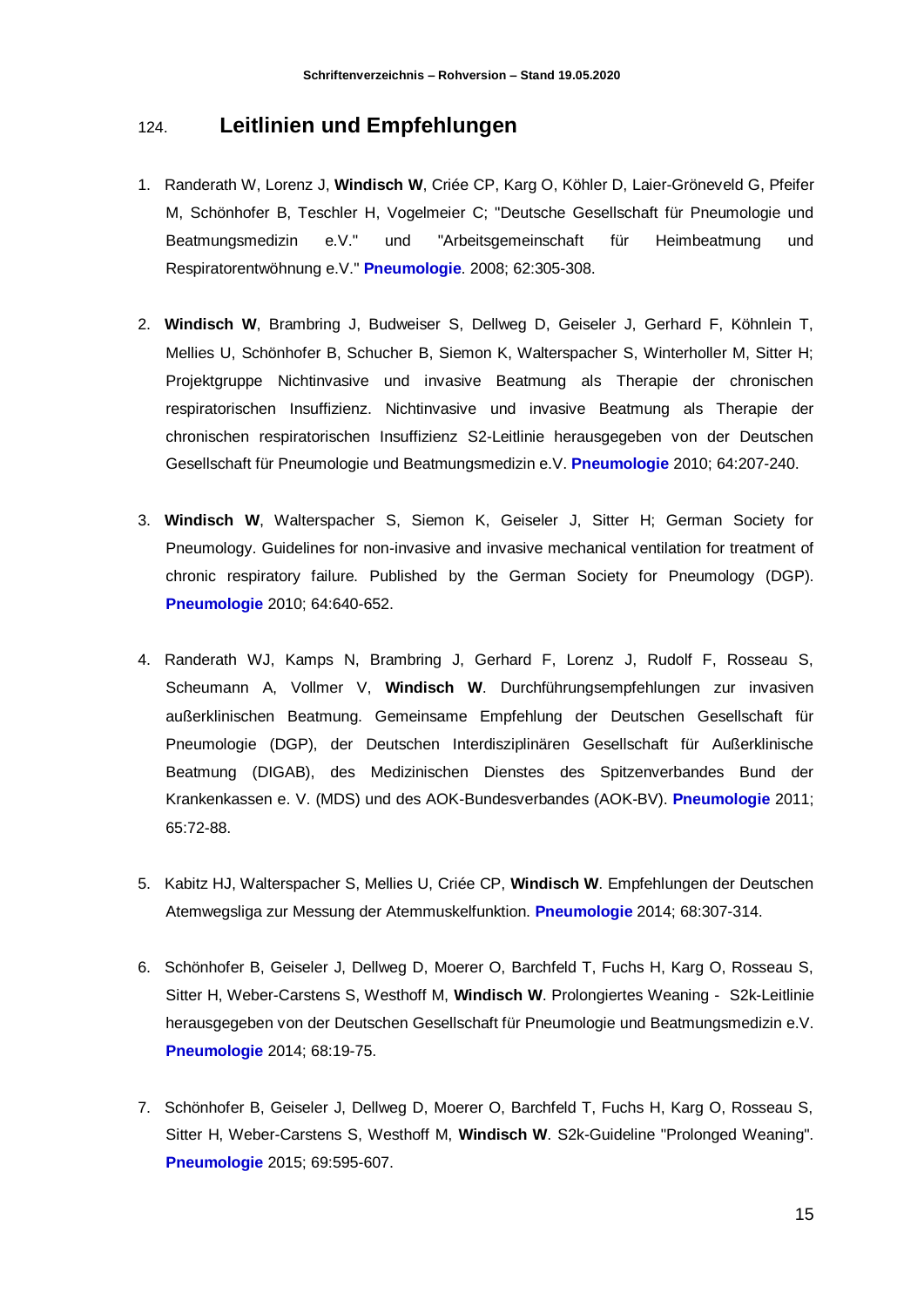- 8. Westhoff M, Schönhofer B, Neumann P, Bickenbach J, Barchfeld T, Becker H, Dubb R, Fuchs H, Heppner HJ, Janssens U, Jehser T, Karg O, Kilger E, Köhler HD, Köhnlein T, Max M, Meyer FJ, Müllges W, Putensen C, Schreiter D, Storre JH, **Windisch W**. Nicht-invasive Beatmung als Therapie der akuten respiratorischen Insuffizienz. S3-Leitlinie herausgegeben von der Deutschen Gesellschaft für Pneumologie und Beatmungsmedizin e. V. **Pneumologie** 2015; 69:719-756.
- 9. **Windisch W**, Dreher M, Geiseler J, Siemon K, BrambringJ , Dellweg D, Grolle B, Hirschfeld S, Köhnlein T, Mellies U, Rosseau S, Schönhofer B, Schucher B, Schütz A, Sitter H, Stieglitz S, Storre JH, Winterholler W, Young P, Walterspacher S, für die Leitliniengruppe "Nichtinvasive und invasive Beatmung als Therapie der chronischen respiratorischen Insuffizienz". S2k – Leitlinie: Nichtinvasive und invasive Beatmung als Therapie der chronischen respiratorischen Insuffizienz - Revision 2017. **Pneumologie** 2017; 71:722-795.
- 10. Vogelmeier C, Buhl R, Burghuber O, Criée CP, Ewig S, Godnic-Cvar J, Hartl S, Herth F, Kardos P, Kenn K, Nowak D, Rabe KF, Studnicka M, Watz H, Welte T, **Windisch W**, Worth H; unter Mitwirkung der folgenden wissenschaftlichen Fachgesellschaften: Deutsche Gesellschaft für Arbeitsmedizin und Umweltmedizin e.V.; Deutsche Gesellschaft für Rehabilitationswissenschaften e.V. Leitlinie zur Diagnostik und Therapie von Patienten mit chronisch obstruktiver Bronchitis und Lungenemphysem (COPD) - herausgegeben von der Deutschen Gesellschaft für Pneumologie und Beatmungsmedizin e. V. und der Deutschen Atemwegsliga e. V., unter Beteiligung der Österreichischen Gesellschaft für Pneumologie. **Pneumologie** 2018; 72:253-308.
- 11. **Windisch W**, GeiselerJ, Simon K, Walterspacher S, Dreher M on behalf of the guideline commission. German National Guideline for Treating Chronic Respiratory Failure with Invasive and Non-Invasive Ventilation - Revised Edition 2017 – Part 1. **Respiration** 2018; 96:66-97.
- 12. **Windisch W**, GeiselerJ, Simon K, Walterspacher S, Dreher M on behalf of the guideline commission. German National Guideline for Treating Chronic Respiratory Failure with Invasive and Non-Invasive Ventilation - Revised Edition 2017 – Part 2. **Respiration** 2018; 96:171-203.
- 13. Ergan B, Oczkowski S, Rochwerg B, Carlucci A, Chatwin M, Clini E, Elliott MW, Gonzalez-Bermejo J, Hart N, Lujan M, Nasilowski J, Nava S, Pepin JL, Pisani L, Storre JH, Wijkstra P, Tonia T, Boyd J, Scala R, **Windisch W**. European Respiratory Society Guideline on Longterm Non-Invasive Ventilation for Management of Chronic Obstructive Pulmonary Disease. **Eur Respir J** 2019; 54. pii: 1901003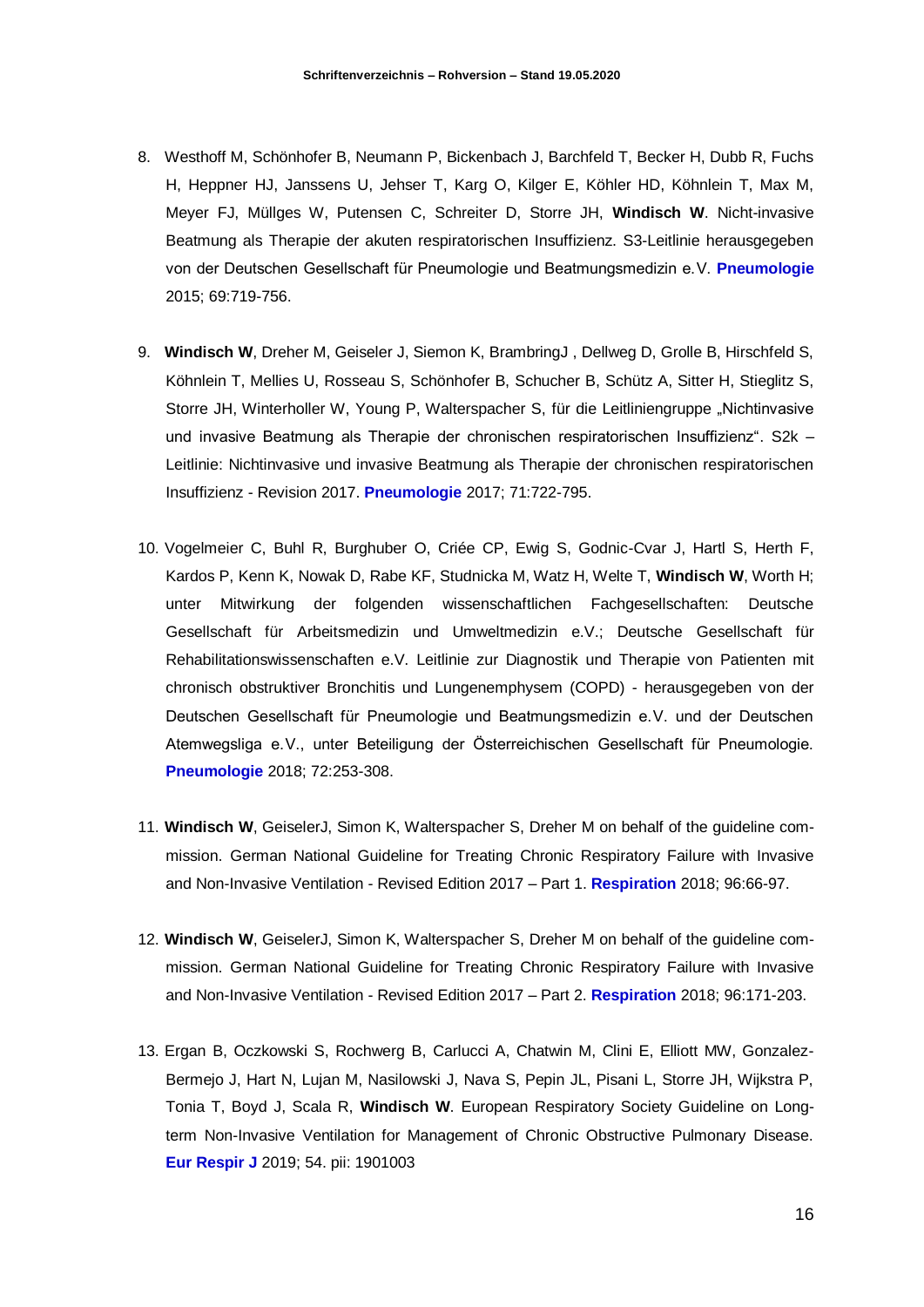- 14. Schönhofer B, Geiseler J, Dellweg D, Fuchs H, Moerer O, Weber-Carstens S, Westhoff M, **Windisch W**, Hirschfeld-Araujo J, Janssens U, Rollnik J, Rosseau S, Schreiter D, Sitter H. Prolongiertes Weaning - S2k-Leitlinie herausgegeben von der Deutschen Gesellschaft für Pneumologie und Beatmungsmedizin e. **Pneumologie** 2019; 73:723-814.
- 15. Pfeifer M, Ewig S, Voshaar T, Randerath W, Bauer T, Geiseler J, Dellweg D, Westhoff M, **Windisch W**, Schönhofer B, Kluge S, Lepper PM. Positionspapier zur praktischen Umsetzung der apparativen Differenzialtherapie der akuten respiratorischen Insuffizienz bei COVID-19. Deutsche Gesellschaft für Pneumologie und Beatmungsmedizin e.V. (DGP). **Pneumologie**  2020; in press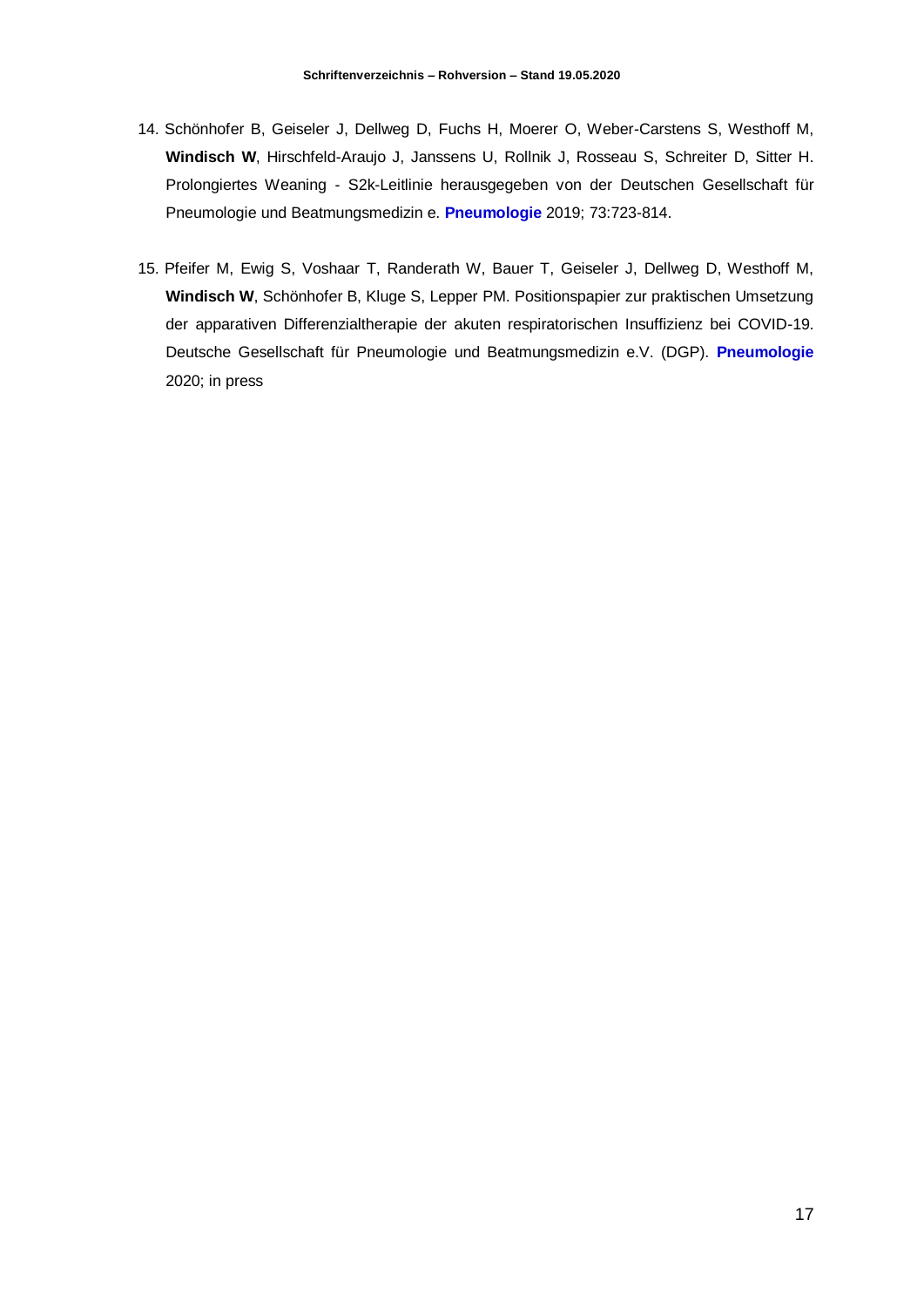#### **Case Reports**

- 1. Kalbermatten DF, **Windisch W**, Siebenrock KA. High-grade metachronous osteosarcoma. A case report over a 23-year period. Acta Orthop Belg 2000; 66:507-513.
- 2. **Windisch W**, Storre JH, Matthys H, Sorichter S, Virchow JC Jr. Weaning from mechanical ventilation by long-term nasal positive pressure ventilation in two patients with acute respiratory distress syndrome associated with pneumococcal sepsis. **Respiration** 2002; 69: 464-467.
- 3. **Windisch W**, Hennings E, Storre JH, Matthys H, Sorichter S. Long-term survival of a patient with congenital central hypoventilation syndrome despite the lack of continuous ventilatory support. **Respiration** 2004; 71:195-198.
- 4. Walterspacher S, **Windisch W**, Zissel G, Saurbier B, Sorichter S. Acute lung affection in an endurance-trained man under amiodarone medication. **GMS Ger Med Sci** 2006.
- 5. Antic NA, Malow BA, Lange N, McEvoy RD, Olson AL, Turkington P, **Windisch W**, Samuels M, Stevens CA, Berry-Kravis EM, Weese-Mayer DE. PHOX2B mutation-confirmed congenital central hypoventilation syndrome: presentation in adulthood. **Am J Respir Crit Care Med** 2006; 174:923-927.
- 6. Nadjem H, Pollak S, **Windisch W**, Große Perdekamp M, Thierauf A. Tooth aspiration: Its relevance in medicolegal autopsies. **Forensic Sci Int** 2010; 200:e25-29.
- 7. Stevens T, Magnet FS, Stoelben E, Brockmann M, **Windisch W**, Karagiannidis C. Seltene Ursache einer Mittellappenatelektase. **Pneumologe** 2012; 9:461–464.
- 8. **Windisch W**, Schildgen V, Malecki M, Lenz J, Brockmann M, Karagiannidis C, Schildgen O. Detection of HBoV DNA in idiopathic lung fibrosis, Cologne, Germany. **J Clin Virol** 2013; 58:325-327.
- 9. Lopez-Pastorini A, Koryllos A, Brockmann M, **Windisch W**, Stoelben E. Pseudoaneurysm of the pulmonary artery with massive haemoptysis due to an invasive pulmonary mucormycosis. **Thorax** 2016; 71:199-200.
- 10. Stevens T, Schwarz S, Magnet FS, **Windisch W**. Hämoptysen bei einem jungen Asylbewerber mit positivem Tuberkulose-Screening: Nicht immer Tuberkulose! **Pneumologie**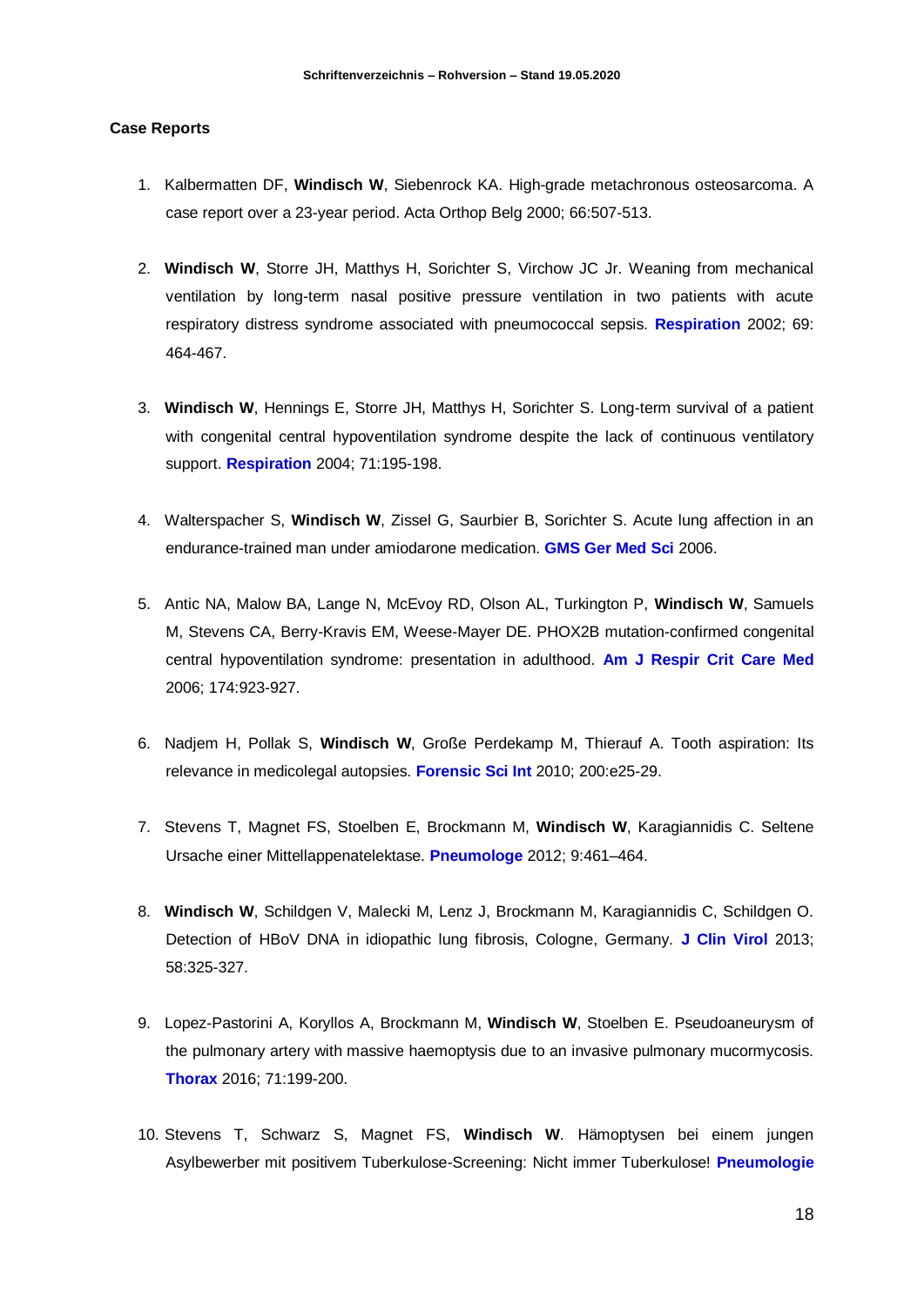2017; 71:293-296.

- 11. **Windisch W**, Meissner A, Goßmann A, Brockmann M, Schildgen V, Schildgen O. Pneumocystis jirovecii-induced chronic interstitial lung disease in Waldenström's macroglobulinemia. **Future Microbiol** 2017; 12:307-313.
- 12. **Windisch W**, Pieper M, Ziemele I, Rockstroh J, Brockmann M, Schildgen O, Schildgen V.Latent infection of human bocavirus accompanied by flare of chronic cough, fatigue and episodes of viral replication in an immunocompetent adult patient, Cologne, Germany. **JMM Case Rep** 2016; 3:e005052.
- 13. Schreiber T, Brockmann M, Goßmann A, Kosse NJ, Stoelben E, **Windisch W**. Sarcoidosis involvement of the diaphragm leading to right diaphragmatic elevation: a case report. **Submitted 2019**.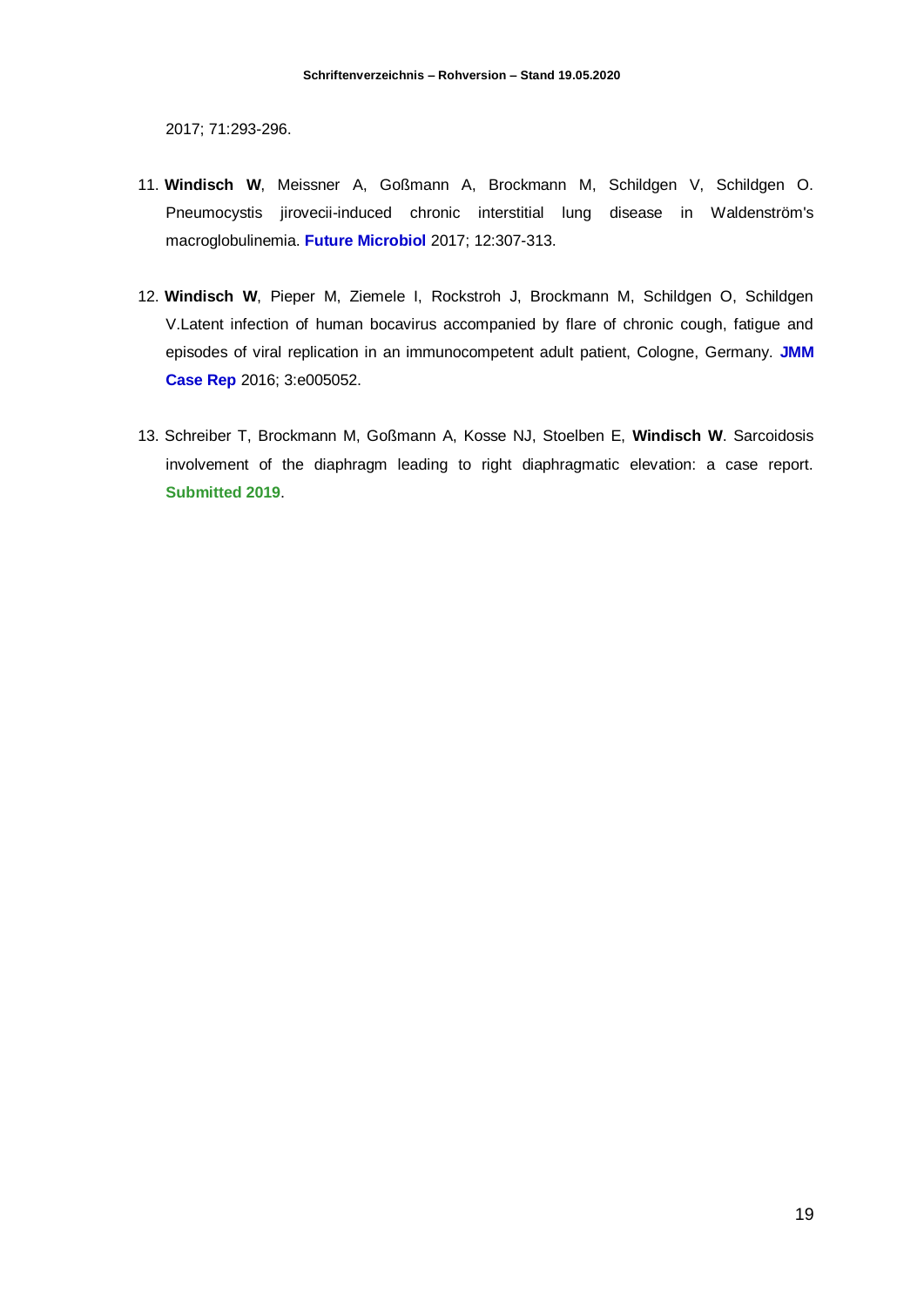# **Editorials**

- 1. Schönhofer B, Herth F. **Windisch W**. Nichtinvasive Beatmung und Respiratorentwöhnung (Weaning). **Der Pneumologe** 2010; 7:73-73.
- 2. **Windisch W**. Home mechanical ventilation: Who cares about how patients die? **Eur Respir J** 2010; 35:955-957.
- 3. **Windisch W**, Storre JH. Target volume settings for home mechanical ventilation: great progress or just a gadget? **Thorax** 2012; 67:663-665.
- 4. **Windisch W**, Geiseler J. Untrennbar: Intensivmedizin und Beatmungsmedizin. **Pneumologie** 2014; 68:171-172.
- 5. **Windisch W**, Storre JH. Außerklinische Beatmung Editorial. **Atemw.- und Lungenkrkh** 2016; 42:179-180.
- 6. Heunks L, Demoule A, **Windisch W**. Introduction. In: Heunks L, Demoule A, **Windisch W**. Pulmonary Emergencies. **Eur Respir Mon** 2016, 74:x.
- 7. **Windisch W**. Don't forget about neuromuscular disorders! **Eur Respir J** 2018; 52:pii: 1801657.
- 8. **Windisch W**, Köhler D, Criée CP. Prof. Dr. med. Bernd Schönhofer: Pionier des prolongierten Weanings. **Pneumologie** 2019; 73:71-73.
- 9. Karagiannidis C, **Windisch W**, Bein T. Rapid Changes in Arterial Carbon Dioxide Levels by ECMO - The Temptation of a Fascinating Technology. **Am J Respir Crit Care Med** 2020; in press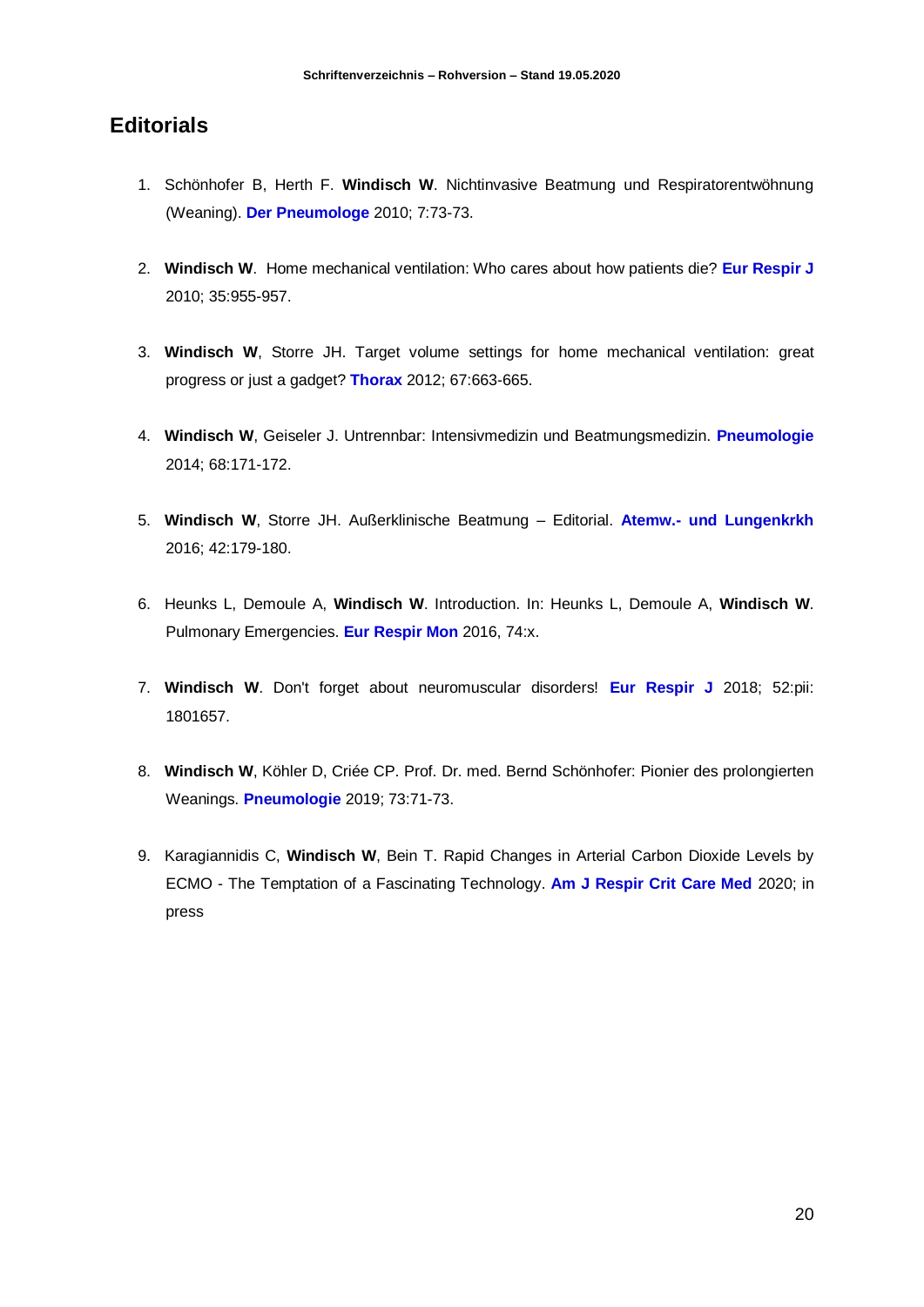## **Letter to the Editor**

- 1. **Windisch W**, Sorichter S. CO<sup>2</sup> can be good for you To the Editor. **Chest** 2006; 129:494- 495.
- 2. Walker DJ, **Windisch W**, Dreher M. Walking with Only Non-Invasive Ventilation in Stable Hypercapnic COPD Patients: Sufficient or Not? **COPD** 2016; 13:536.
- 3. Köhnlein T, **Windisch W**, Wegscheider K, Welte T. Non-invasive positive pressure ventilation for severe COPD--Authors' reply. **Lancet Respir Med** 2014; 2:e19
- 4. Karagiannidis C, Strassmann S, Philipp A, Müller T, **Windisch W**. Veno-venous extracorporeal CO<sup>2</sup> removal improves pulmonary hypertension in acute exacerbation of severe COPD. **Intensive Care Med** 2015; 41:1509-1510.
- 5. **Windisch W**, Schildgen V, Schildgen O. Role of human bocavirus in idiopathic pulmonary fibrosis**. Microb Pathog** 2017; 105:272.
- 6. Arellano-Maric MP, **Windisch W**. Step-down from non-invasive ventilation to continuous positive airway pressure: A better phenotyping is required - Reply. **Respirology** 2020; 25:457.
- 7. Ergan B, Scala R, **Windisch W.** Defining "stable chronic hypercapnia" in patients with COPD: the physiological perspective. **Eur Respir J** 2020; 55. pii: 1902365.
- 8. **Windisch W**, Criée CP. Kommentar zu S. Meinrenken. COPD-Diagnose: FEV1:FVC-Grenzwert bestätigt sich in großen Studien. **Pneumologie** 2020; 74:259.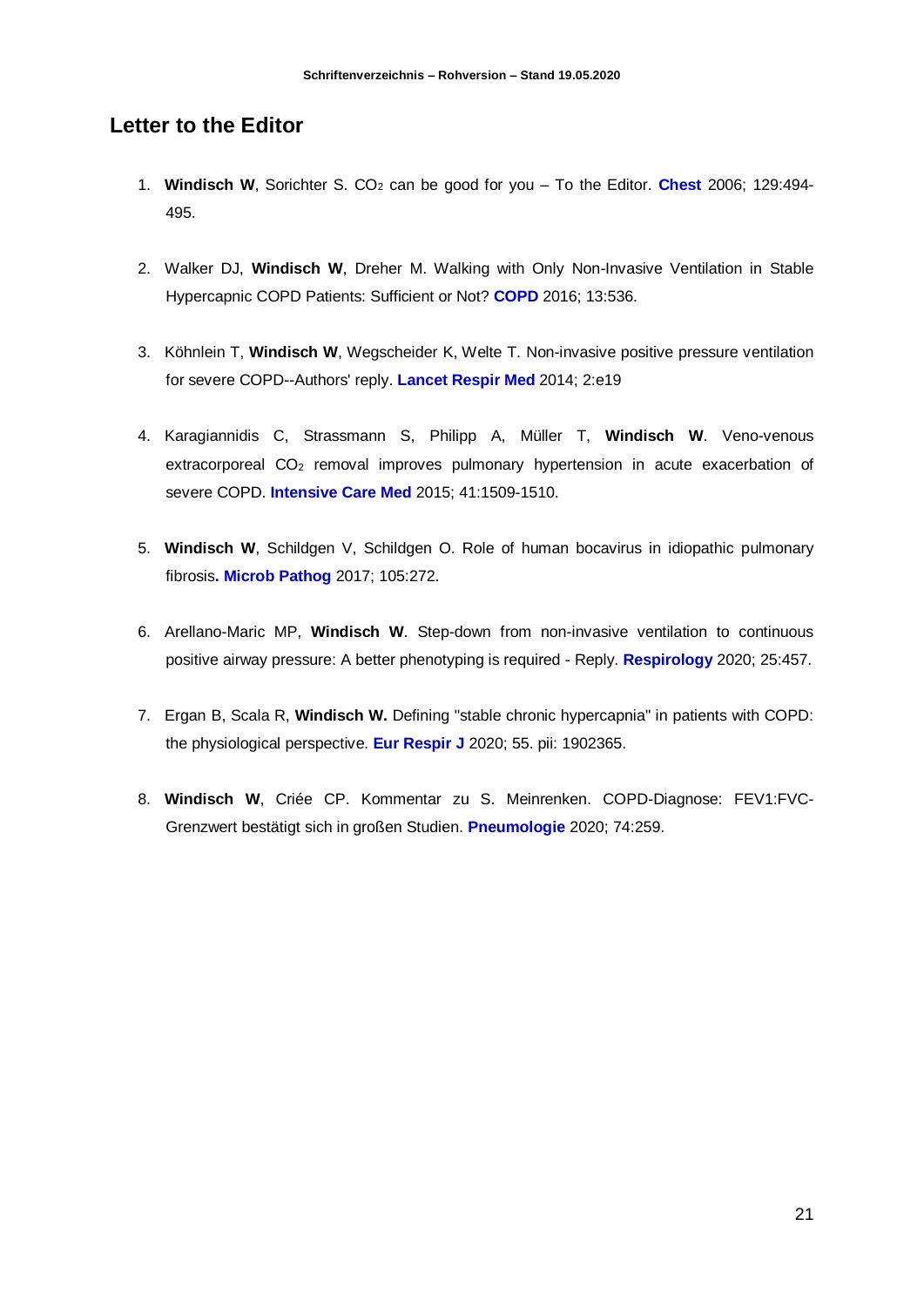#### **Review Articles**

- 1. **Windisch W**, Freidel K, Petermann F, Matthys H. Gesundheitsbezogene Lebensqualität bei Patienten mit Heimbeatmung. **Pneumologie** 2002; 56:610-620.
- 2. Sorichter S, **Windisch W**, Hoefer M, Matthys H. Lungenfunktion. **Der Pneumologe** 2005;2:205-213.
- 3. **Windisch W**, Criée CP. Lebensqualität bei Patienten mit häuslicher Beatmung. **Pneumologie** 2006; 60:539-546.
- 4. **Windisch W**, Criée CP. Lebensqualität bei Patienten mit häuslicher Beatmung. **Pneumologie** 2006; 60:539-546.
- 5. Kabitz HJ, **Windisch W**. Respiratory muscle testing: state of the art. **Pneumologie** 2007; 61:582-587.
- 6. Storre JH, **Windisch W**. Non-invasive Ventilation in Chronic Obstructive Pulmonary Disease. **European Respiratory Disease** 2007; issue 1.
- 7. Kabitz HJ, **Windisch W**. Respiratory Muscle Testing: Physiological Approach and Clinical Application. **European Respiratory Disease** 2007; issue 2.
- 8. Dreher M, Kenn K, **Windisch W**. Nichtinvasive Beatmung und körperliche Belastung bei Patienten mit COPD. **Pneumologie**. 2008; 62:162-168.
- 9. **Windisch W**. Pathophysiologie der Atemmuskelschwäche. **Pneumologie**. 2008; 62 Suppl 1:S18-22.
- 10. **Windisch W**. Atemmuskulatur bei COPD. **Atemw.- und Lungenkrkh** 2009; 35:289-295.
- 11. **Windisch W**. Atemmuskulatur bei anderen internistischen Erkrankungen. **Atemw.- und Lungenkrkh** 2009; 35:296-302.
- 12. **Windisch W**. CP Criée. Pathophysiologie und Grundlagen des respiratorischen Versagens. **Der Pneumologe** 2010; 7:74-80.
- 13. Dreher M, **Windisch W**. Außerklinische Beatmung: Indikationen und Outcome. **Der**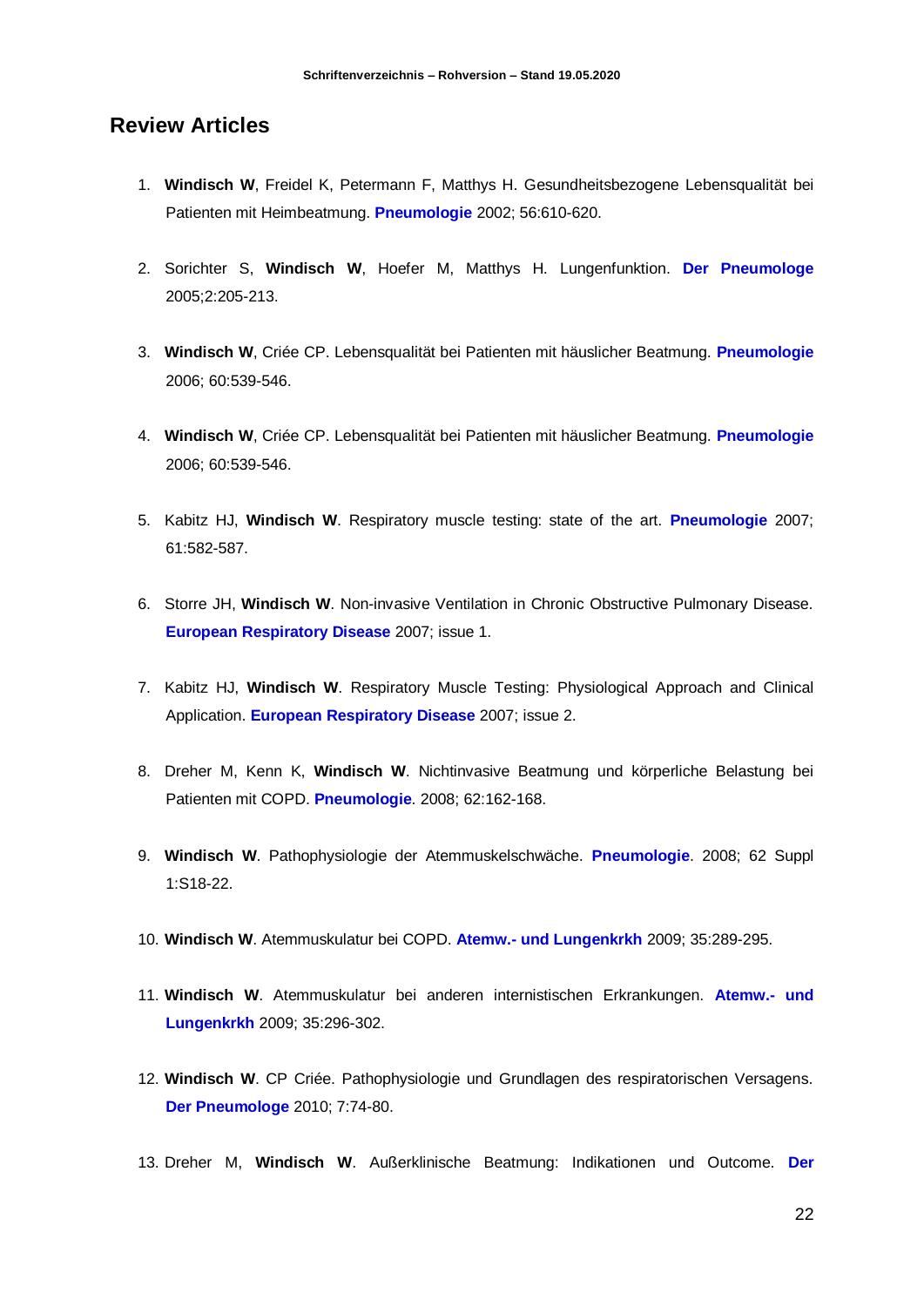**Pneumologe** 2010; 7:114-120.

- 14. **Windisch W**, Krieg S, Hannes W, Mohrmann M. Außerklinische Beatmung. **Gesundheitswesen** 2011; 73:319-328.
- 15. **Windisch W**. Noninvasive positive pressure ventilation in COPD. **Breathe** 2011; 8:114-123.
- 16. **Windisch W**. Chronische respiratorische Insuffizienz: Rolle der außerklinischen Beatmung. **Pneumologie** 2010; 64:600-603.
- 17. **Windisch W**, Geiseler J. Außerklinische Beatmung bei COPD: Die Einstellung des Beatmungsgerätes ist entscheidend. **Kompendium Pneumologie** 2011; 5:xx-xx.
- 18. **Windisch W**, Dreher M. How to Apply the New Concept of High-Intensity Noninvasive Positive Pressure Ventilation In COPD. **Treatment Strategies Respiratory** 2011; 2:69-73.
- 19. **Windisch W**. Neue Entwicklungen in der außerklinischen Beatmung. **Dtsch Med Wochenschr** 2012; 137:656-658.
- 20. **Windisch W**, Karagiannidis C. Schwierige Extubation. **Med Klin Intensivmed Notfmed** 2012; 107:537-42.
- 21. **Windisch W**, Bayarassou AH. Nichtinvasive Beatmung mit Zielvolumen: Etablierter Standard oder Spielerei? **Kompendium Pneumologie** 2012; 6:37-38.
- 22. Bayarassou AH, Storre JH, **Windisch W**. Common mistakes leading to NIV failure. **Minerva Pneumol** 2013; 52:39-53.
- 23. Knipel V, **Windisch W**, Bayarassou AH. Epidemiologie von Lungenkrankheiten. **Pneumologe**  2012; 9:321-330.
- 24. **Windisch W**, Bayarassou AH. Beatmungsmedizin: Invasive Außerklinische Beatmung: Mangel an etablierten Versorgungsstrukturen. **Kompendium Pneumologie** 2013; 7:3-4.
- 25. Kabitz HJ, **Windisch W**, Schönhofer B. Understanding ventilator-induced diaphragmatic dysfunction (VIDD): progress and advances. **Pneumologie** 2013; 67:435-441.
- 26. Schönhofer B, **Windisch W**, Kabitz HJ. Weaning from mechanical ventilation: the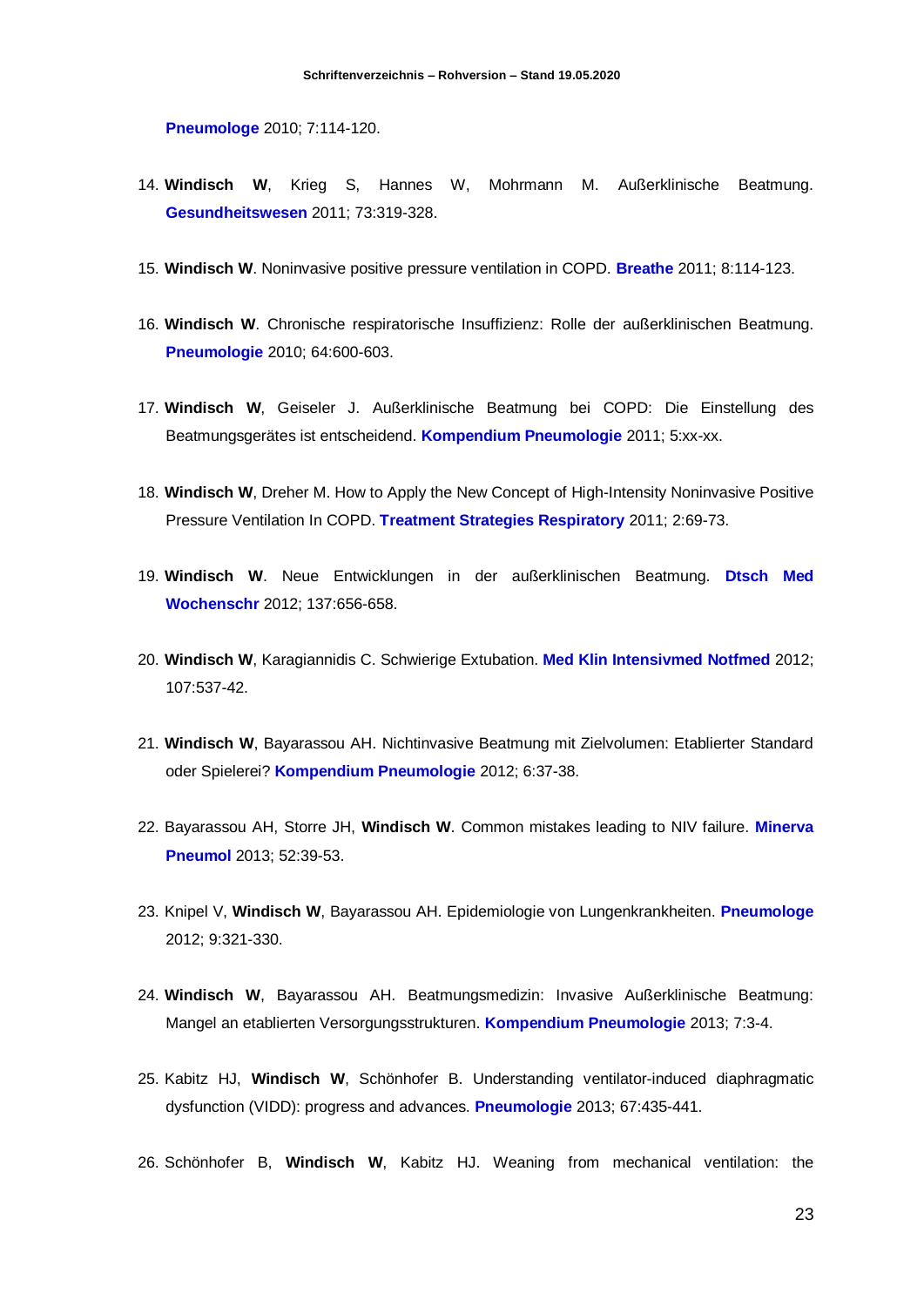pneumologist's perspective. **Anasthesiol Intensivmed Notfallmed Schmerzther** 2013; 48:610-615.

- 27. Scala R, **Windisch W**, Köhnlein T, Cuvelier A, Navalesi P Pelosi P on behalf of ERS Assembly 2 Respiratory Intensive CareTargeting ERS group activities. A survey of Noninvasive Ventilatory Support group. **Eur Respir Rev** 2014; 23:258-260.
- 28. **Windisch W**. COPD: Remodelling der Atemmuskulatur: Folgen und deren Lösung Atemw. und Lungenkrkh 2013; 39:479-483.
- 29. Huttmann SE, **Windisch W**, Storre JH. Techniques for the measurement and monitoring of carbon dioxide in the blood. **Ann Am Thorac Soc** 2014; 11:645-652.
- 30. **Windisch W**, Die nicht-invasive Beatmung verlängert das Langzeitüberleben bei COPD. **Kompendium Pneumologie** 2014; 8:xx-xx.
- 31. Karagiannidis C, Meissner A, Koryllos A, **Windisch W**, Strassmann S. Prophylaxe und Therapie des postoperativen Vorhofflimmerns bei thoraxchirurgischen Eingriffen. **Zentralbl Chir** 2014;139 Suppl 1:S39-42.
- 32. Huttmann S, Storre JH, **Windisch W**. Außerklinische Beatmung Invasive und nicht-invasive Beatmungstherapie bei chronischer ventilatorischer Insuffizienz. **Der Pneumologe** 2015; 12:73-82.
- 33. Huttmann S, Storre JH, **Windisch W**. Außerklinische Beatmung Invasive und nicht-invasive Beatmungstherapie bei chronischer ventilatorischer Insuffizienz. **Der Anaesthesist** 2015, 64:479–488.
- 34. **Windisch W**, Storre JH, Köhnlein T. Nocturnal non-invasive positive pressure ventilation for COPD. **Expert Rev Respir Med** 2015; 9:295-308.
- 35. Dieninghoff D, Knipel V, Criée CP, **Windisch W**. Correct Inhalation Therapy for Patients with Cystic Fibrosis Provided by Internet-based Video Clips of the German Airway League. **Pneumologie** 2015; 69:583-587.
- 36. **Windisch W**. Nicht-invasive Beatmung bei COPD: Welche Patienten profitieren? **Kompendium Pneumologie** 2015; 9:52-55.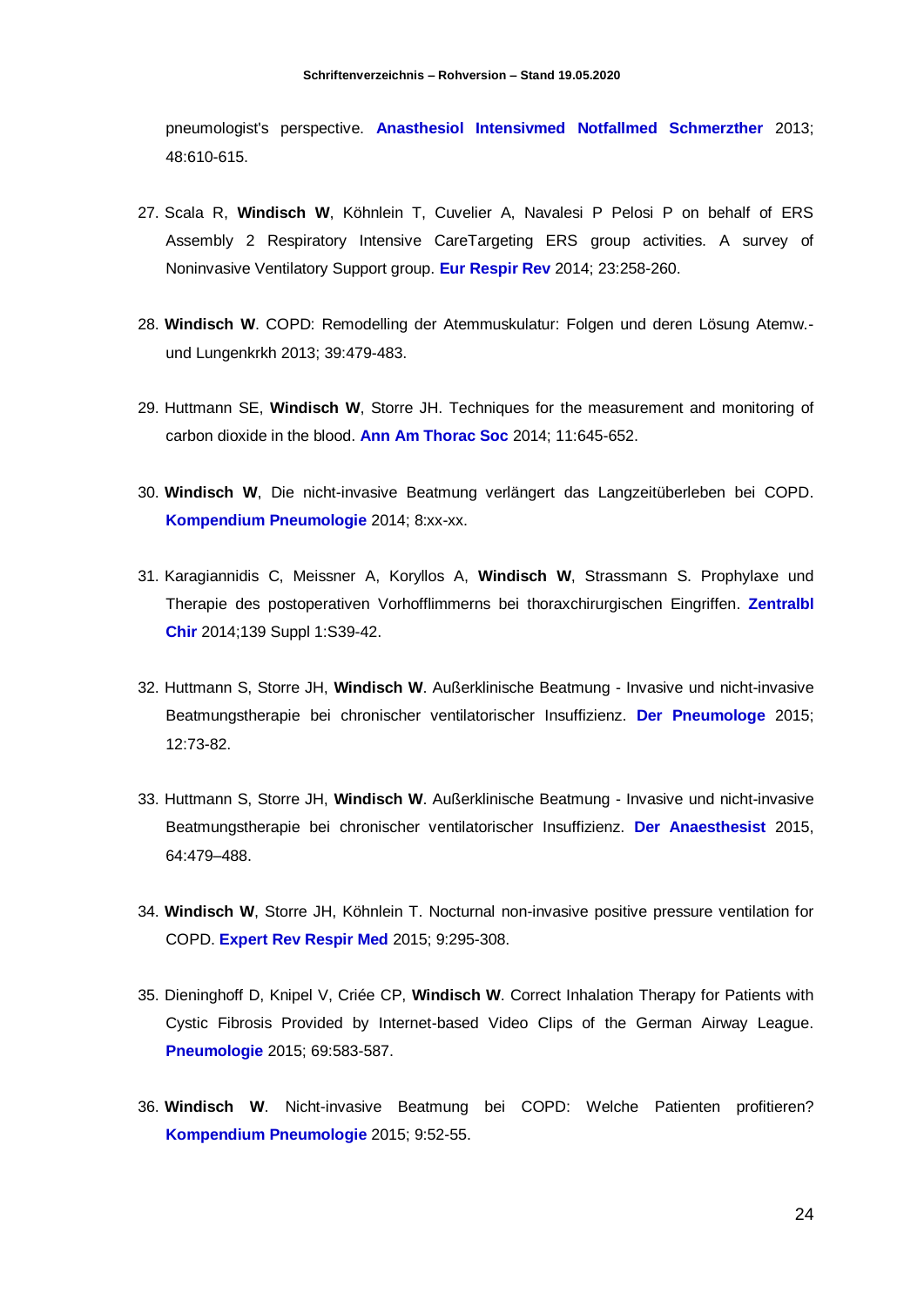- 37. Vrijsen B, Chatwin M, Contal O, Derom E, Janssens JP, Kampelmacher MJ, Muir JF, Pinto S, Rabec C, Ramsay M, Randerath WJ, Storre JH, Wijkstra PJ, **Windisch W**, Testelmans D. Hot Topics in Noninvasive Ventilation: Report of a Working Group at the International Symposium on Sleep-Disordered Breathing in Leuven, Belgium. **Respir Care** 2015; 60:1337-1362.
- 38. Arellano Maric MP, Roldán Toledo R, Huttmann SE, Storre JH, **Windisch W**. Intermittent noninvasive ventilation at San José Hospital in Chile: report of a German donation. **Pneumologie** 2015; 69:144-146.
- 39. **Windisch W**. Respiratorische Insuffizienz: O<sup>2</sup> Gabe oder Beatmung? **Dtsch Arztebl** 2015 (suppl); 112(9): [28]
- 40. Huttmann SE, **Windisch W**. Lebensqualität und außerklinische Versorgung bei invasiver Beatmungstherapie. **Atemw.- und Lungenkrkh** 2016; 42:2016-212.
- 41. Duiverman ML, Arellano-Maric MP, **Windisch W**. Long-term noninvasive ventilation in patients with chronic hypercapnic respiratory failure: assisting the diaphragm, but threatening the heart? **Curr Opin Pulm Med** 2016; 22:130-137.
- 42. **Windisch W**. Lebensqualität bei außerklinischer Beatmung. **Kompendium Pneumologie** 2016; 10:xx-xx
- 43. Duiverman ML, **Windisch W**, Storre JH, Wijkstra PJ. The role of NIV in chronic hypercapnic COPD following an acute exacerbation: the importance of patient selection? **Ther Adv Respir Dis** 2016; 10:149-157.
- 44. Magnet FS, Windisch W, Storre JH. Monitoring des PCO<sub>2</sub> unter Beatmung. Med Klin **Intensivmed Notfmed** 2016; 111:202-207.
- 45. **Windisch W**, Schönhofer B, Magnet FS, Stoelben E, Kabitz HJ. Diagnostik und Therapie der gestörten Zwerchfellfunktion. **Pneumologie** 2016; 70:454-461.
- 46. Karagiannidis C, **Windisch W**. Epidemiologie und Mortalität der Herz- und Lungenersatzverfahren in Deutschland zwischen 2007 und 2014. **Med Klin Intensivmed Notfmed** 2016; 111:556-559.
- 47. Storre JH, **Windisch W**. High-Flow-Sauerstoff in der Therapie der akuten respiratorischen Insuffizienz. **Der Pneumologe** 2016; 13:308-319.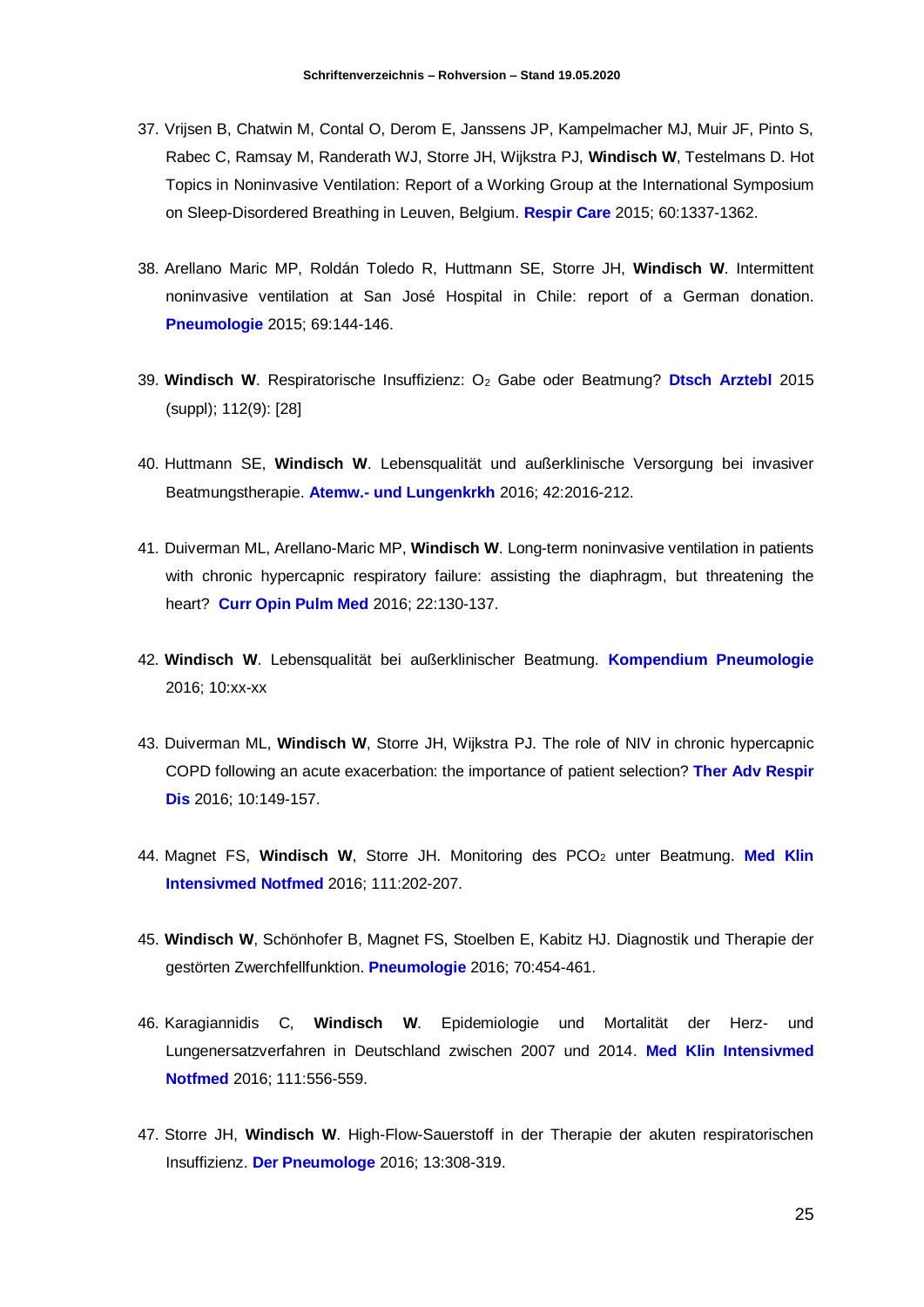- 48. Karagiannidis C, **Windisch W**. Entwicklung des Herz- und Lungenersatzes in Deutschland. **Atemw.- und Lungenkrkh** 2017; 43:94–97
- 49. Magnet FS, Storre JH, **Windisch W**. Long-term oxygen therapy: evidence and real life. **Expert Rev Respir Med** 2017; 11:425-441
- 50. Karagiannidis C, Phillip A, Strassmann S, Schäfer S, Merten M. **Windisch W**. Extrakorporale CO2-Elimination (ECCO2R): von der Pathophysiologie zur klinischen Anwendung beim hyperkapnischen respiratorischen Versagen. **Pneumologie** 2017; 71:215-220.
- 51. Schwarz SB, Magnet FS, Schönhofer B, **Windisch W**. Außerklinische Beatmung Konzepte und Therapieempfehlungen. **Dtsch Med Wochenschr** 2017; 142:1197-1204
- 52. Schwarz SB, Magnet FS, **Windisch W**, Storre JH. Schlaf- und Lebensqualität in der außerklinischen Beatmung. **Somnologie** 2017; 21:281–289.
- 53. Schwarz SB, Magnet FS, **Windisch W**. Why High-Intensity NPPV is Favourable to Low-Intensity NPPV: Clinical and Physiological Reasons. **COPD** 2017; 11:1-7.
- 54. Lorenz J, Bals R, Dreher M, Jany B, Koczulla R, Pfeifer M, Randerath W, Steinkamp G, Taube C, Watz H, **Windisch W**. Expertentreffen COPD: Exazerbation der COPD. **Pneumologie** 2017; 71:269-289.
- 55. **Windisch W**. Akut-Beatmung bei COPD: Wie geht es nach der Krankenhausentlassung weiter? **Kompendium Pneumologie** 2016; 10:xx-xx
- 56. Arellano-Maric MP, Gregoretti C, Duivermann M, **Windisch W**. Long-term volume-targeted pressure-controlled ventilation: sense or nonsense? **Eur Respir J** 2017; 49 pii: 1602193.
- 57. Schwarz SB, Magnet FS, **Windisch W**. Impact of home mechanical ventilation on sleep quality. **Curr Opin Pulm Med** 2017; 23:500-505.
- 58. Schwarz SB, Magnet FS, Schönhofer B, **Windisch W**. Außerklinische Beatmung Konzepte und Therapieempfehlungen. **Dtsch Med Wochenschr** 2017; 142:1197-1204.
- 59. Unnewehr M, Kolditz M, **Windisch W**, Schaaf B. Biomarker in der Diagnostik, Therapie und Prognose infektiöser Lungenerkrankungen. **Pneumologie** 2018; 72:341-346.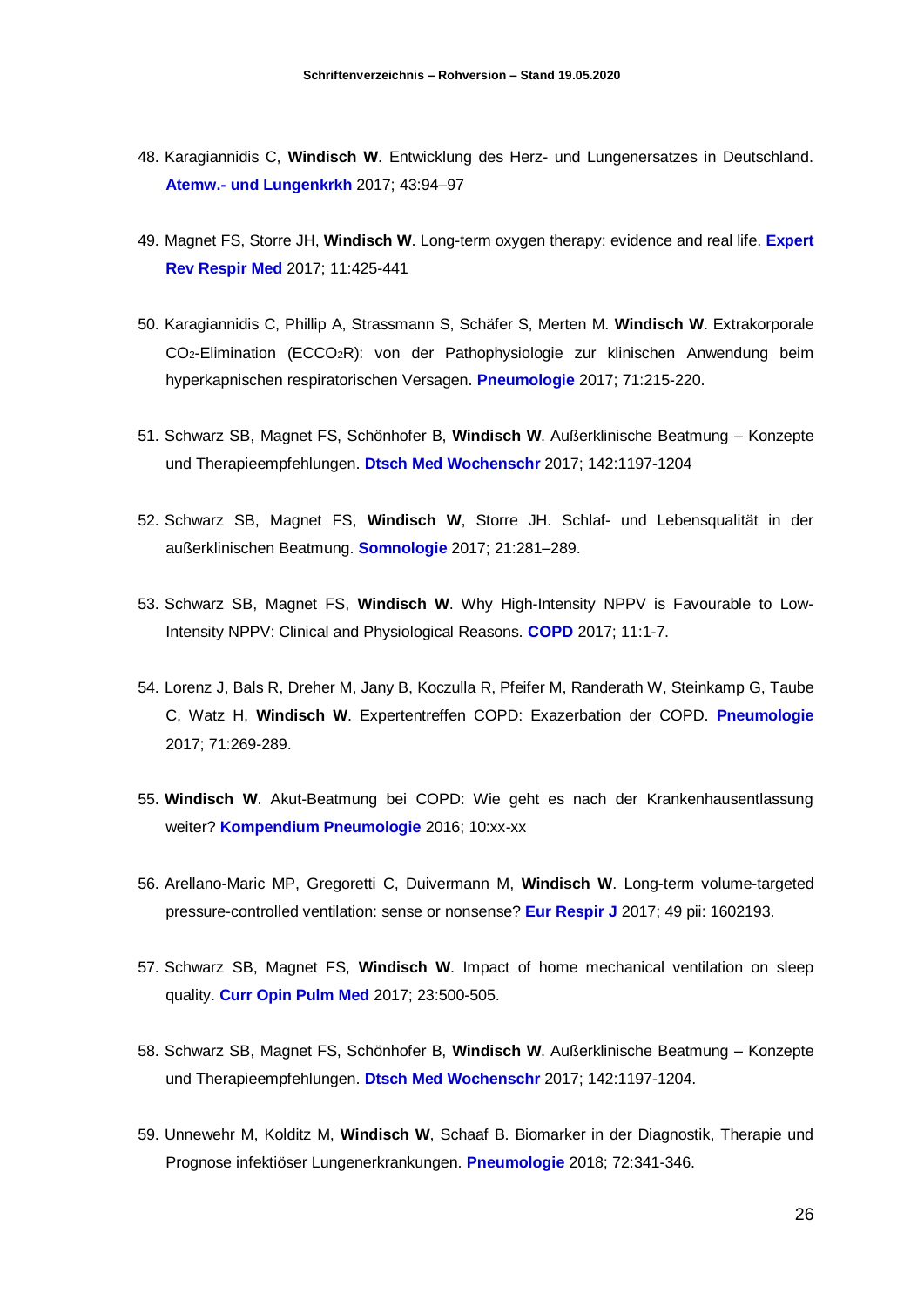- 60. Storre JH, Callegari J, Magnet FS, Schwarz SB, Duiverman ML, Wijkstra PJ, **Windisch W**. Home noninvasive ventilatory support for patients with chronic obstructive pulmonary disease: patient selection and perspectives. **Int J Chron Obstruct Pulmon Dis** 2018; 13:753-760.
- 61. **Windisch W**, Criée CP. COPD Stellenwert der Lungenfunktionsanalyse in Diagnostik und Therapie. **Dtsch Med Wochenschr** 2018; 143:593-596.
- 62. Oga T, **Windisch W**, Handa T, Hirai T, Chin K.Health-related quality of life measurement in patients with chronic respiratory failure. **Respir Investig** 2018; 56:214-221.
- 63. Schreiber T, **Windisch W**. Respiratory muscle involvement in sarcoidosis. **Expert Rev Respir Med** 2018; 31:1-4.
- 64. Windisch W, Callegari J, Karagiannidis C. Außerklinische Beatmung in Deutschland. **Dtsch Med Wochenschr** 2019; 144:743-747.
- 65. Karagiannidis C, Bein T, Windisch W. Was hat sich seit Publikation der S3-Leitlinie "Invasive Beatmung und Einsatz extrakorporaler Verfahren" getan? **Pneumologie** 2020; 74:46-49.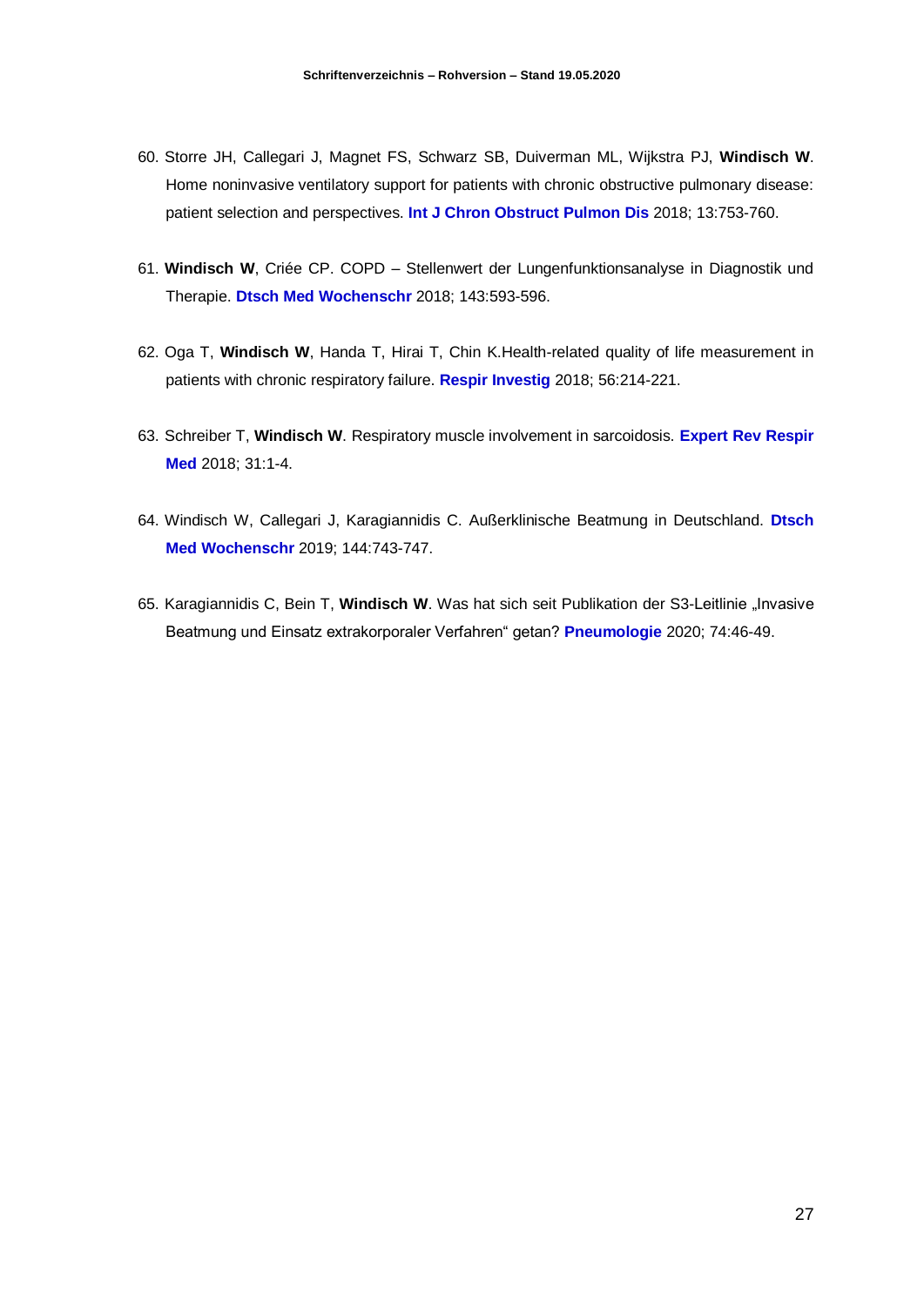#### **Buchartikel**

- 1. **Windisch W**, Criée CP. Nichtinvasive Beatmung-Therapie der Atempumpinsuffizienz. In: Matthys H, Seeger W. Klinische Pneumologie. Berlin Heidelberg New York: Springer-Verlag, 2002: 641-653.
- 2. **Windisch W**. Lebensqualität bei Heimbeatmung. In: Schönhofer B. Nich-invasive Beatmung: Grundlagen und moderne Praxis. Unimed-Verlag Bremen, 2006: 160-164.
- 3. Schönhofer B, **Windisch W**. Die Atempumpe. In: Bein T, Pfeifer M. Intensivbuch Lunge. Berlin: Medizinisch Wissenschaftliche Verlagsgesellschaft. 2007: 27-44.
- 4. Kabitz HJ, **Windisch W**. Nichtinvasive Beatmung. In: Matthys H, Seeger W. Klinische Pneumologie. Berlin Heidelberg New York: Springer-Verlag; 2008: 47-56.
- 5. Dreher M, Storre JH, **Windisch W**. Nichtinvasive Beatmung. In: Matthys H, Seeger W. Klinische Pneumologie. Berlin Heidelberg New York: Springer-Verlag; 2008: 635-649.
- 6. **Windisch W**, Dreher M. NIV and chronic respiratory failure secondary to restrictive thoracic disorders. In: Muir JF, Simonds A, Ambrosino N. Non Invasive Mechanical Ventilation. Eur Respir Mon 2008, 41:240-250.
- 7. **Windisch W**. High intensity non-invasive positive pressure ventilation in patients with chronic hypercapnic COPD. In: Esquinas Rodgíguez AM. Yearbook of noninvasive mechanical ventilation 2008. Fotomecanica Indalo, Almeria, Spain; 240-243.
- 8. López-Campos JL, **Windisch W**, Failde I. Home mechanical ventilation and quality of life measures. In: Preedy VR. Handbook of Disease Burdens and Quality of Life Measures. Berlin, Heidelberg, New York: Springer-Verlag, 2011.
- 9. Schönhofer B, **Windisch W**. Die Atempumpe. In: Bein T, Pfeifer M. Intensivbuch Lunge. 2. Auflage. Berlin: Medizinisch Wissenschaftliche Verlagsgesellschaft. 2012: 25-42
- 10. **Windisch W**. Health status, quality of life. In: Elliott MW, Nava S, Schönhofer B. Principles and practice of non-invasive ventilation and weaning. Hodder Arnold. 2010: page 581-590.
- 11. **Windisch W**. Walterspacher S, Siemon K, Geiseler J, Sitter H. S2-Leitlinie: Nichtinvasive und invasive Beatmung als Therapie der chronischen respiratorischen Insuffizienz. Stuttgart, New